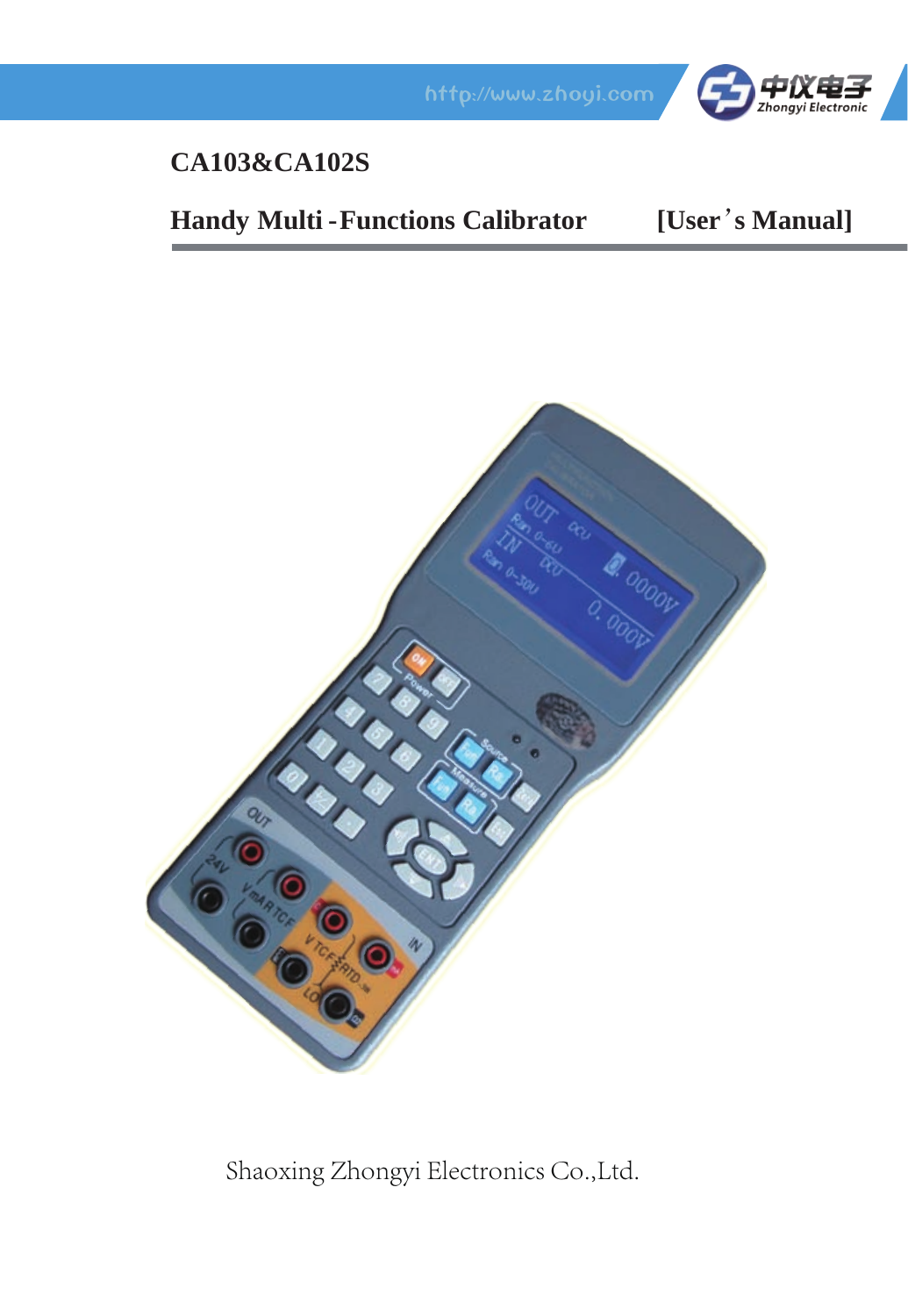### **Introduction**

 Thank you for purchasing the Shaoxing Zhongyi Electronics Co.,Ltd. developing CA103&CA102S Handy Multi-Functions Calibrator .This User's manual contains useful information regarding the instrument's functions and operating procedures, as well as that observed during use. To should be precautions ensure proper use of the instrument, read the manual thoroughly before operating it. After you have finished reading this manual, store it in the carrying case for whenever a question arises. quick reference.

### **Notes**

• The information contained in this manual is subject to change without notice. Furthermore, the actual display items may differ slightly from the ones appearing in this manual.

• Every effort has been made to ensure the information contained herein is accurate. However, should any concerns, errors, or emissions come to your attention, or if you have any comments, please contact us.

• Copying or reproduction of any or all of the content of this manual without permission is strictly prohibited.

• The warranty is included in this manual. Be sure to read the warranty to ensure you understand the terms, and then store it in a safe place. (The warranty cannot be reissued.)

### **Revision Information**

1st Edition: June 2014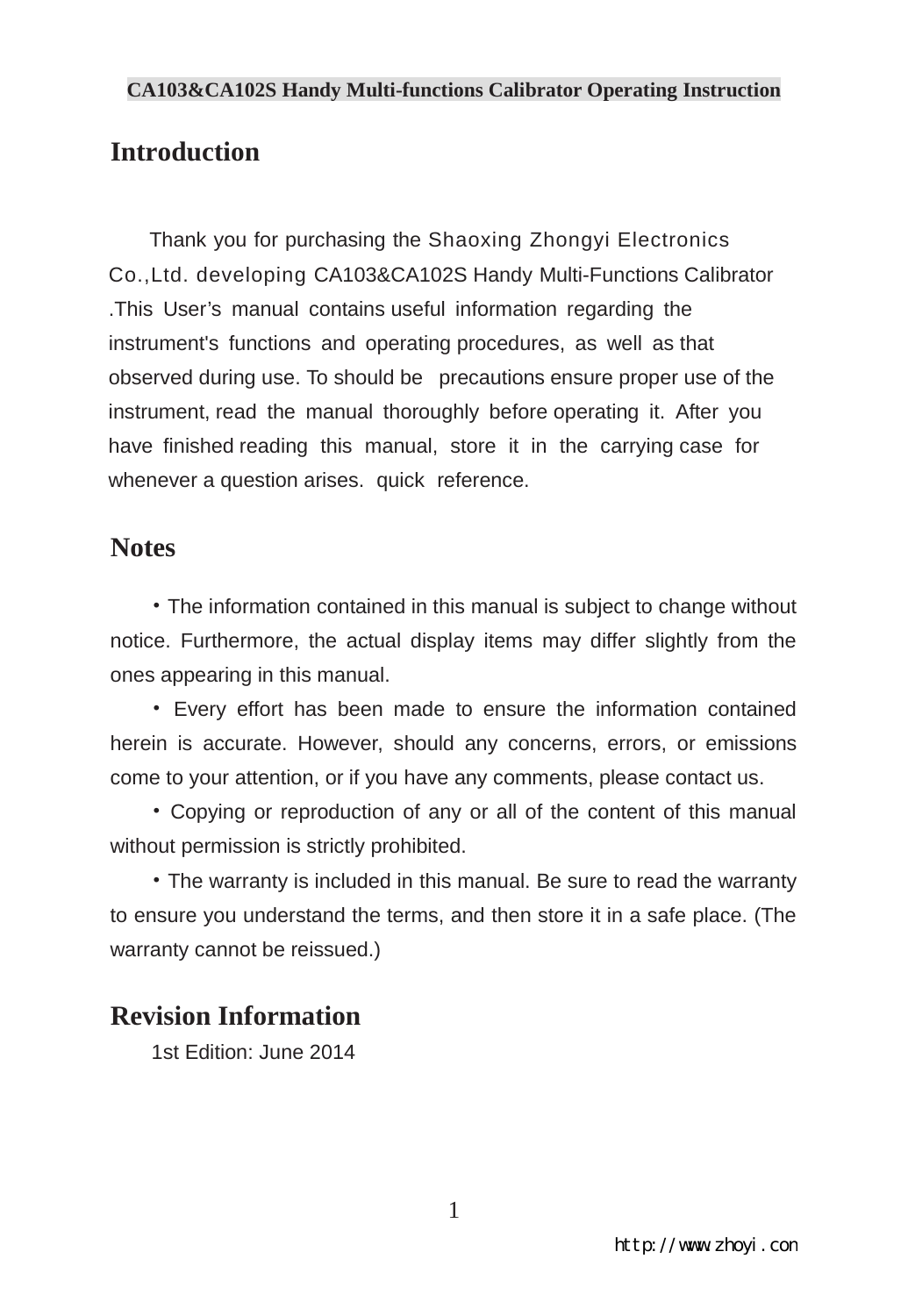# **Checking the Contents of the Package**

After opening the package, check the following items before use. If the product is not the one you ordered, any item is missing, or there is a visible defect, contact the dealer from whom you purchased the instrument.

### **Main Unit:**

Check that the model name given on the name plate on the back panel of the instrument matches the one on your order.

• Model

Model CA103、CA102S

• Serial No.

Should you need to contact the dealer from whom you purchased the instrument, have your unit's serial number handy to give to the person.

### **Accessories:**

Measurement lead cables





Alligator clip (CA-B02)



AC Adapter

Ni-MH charge battery (CA-C02)

Battery charger (CA-W01, Sold separately)



Carrying case (CA-B03)



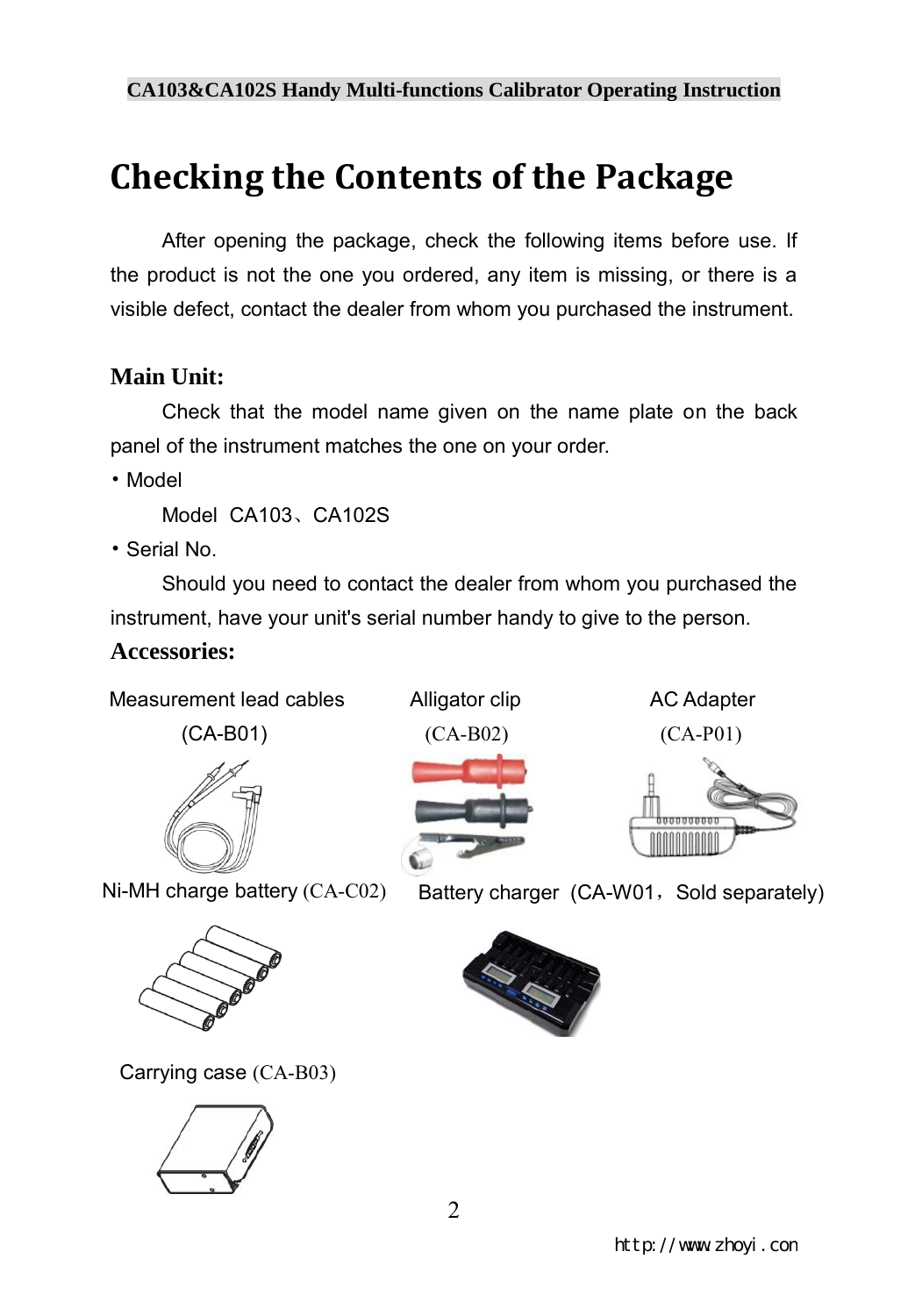# **Safety Precautions**

When operating the instrument, strictly observe the precautions in thi s manual to ensure correct and safe operation. If you use other than as inst ructed in this manual, our company is not liable for any damage that may re sult.

### **Safety Symbols**

# **Warning**

Indicates a hazard that may result in the loss of life or serious injury of the user unless the described instruction is abided by.

# **<sup>△</sup>**Caution

Indicates a hazard that may result in an injury to the user and/or physical damage to the product or other equipment unless the described instruction is abided by.

### ☞ **Note**

Indicates information that is essential for handling the instrument or should be noted in order to familiarize yourself with the instrument's operating procedures and/or functions.

### **Tip**

Indicates additional information to complement the present topic.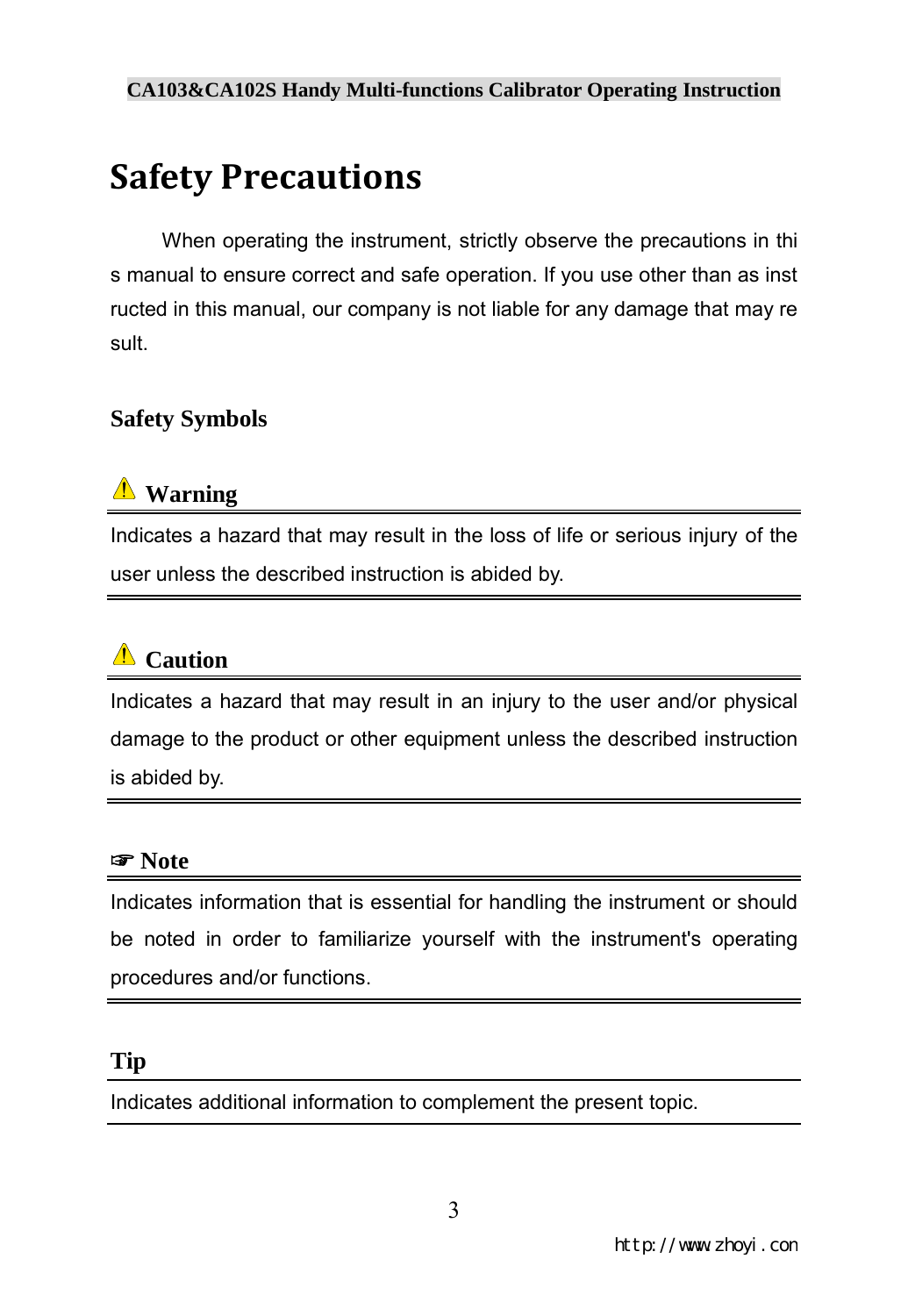Be sure to comply with the following safety precautions. Failure to do so may result in loss of life or injury to personnel from such hazards as ele ctrical shock, or damage to the instrument.

### **Warning**

●Prohibition of Use in Gaseous Environments

Do not operate the instrument in the presence of inflammable and explosive gases or vapors. Operating the instrument in such an environment is extremely hazardous.

● External Connections

When connecting the instrument to the object to be tested or an external control circuit, or if you need to touch any external circuit, turn off the power to the circuit and make sure that no voltage is generated.

● Correct Use of Lead Cables

Be sure to correctly use the measurement lead cables and source lead cables without mistaking them.

●Remove the Casing

Removing the casing and disassembling or modifying the instrument is strictly prohibited. Some parts inside the instrument are extremely dangerous because hey use a high voltage. When the instrument needs an internal inspection or calibration, contact our company or the dealer from whom you purchased the instrument.

To use the AC adapter safely, be sure to comply with the following precautions.

### **Warning**

### ● **Power Supply**

Make sure that the rated power supply voltage of the instrument matches the voltage of the power supply before turning on the power.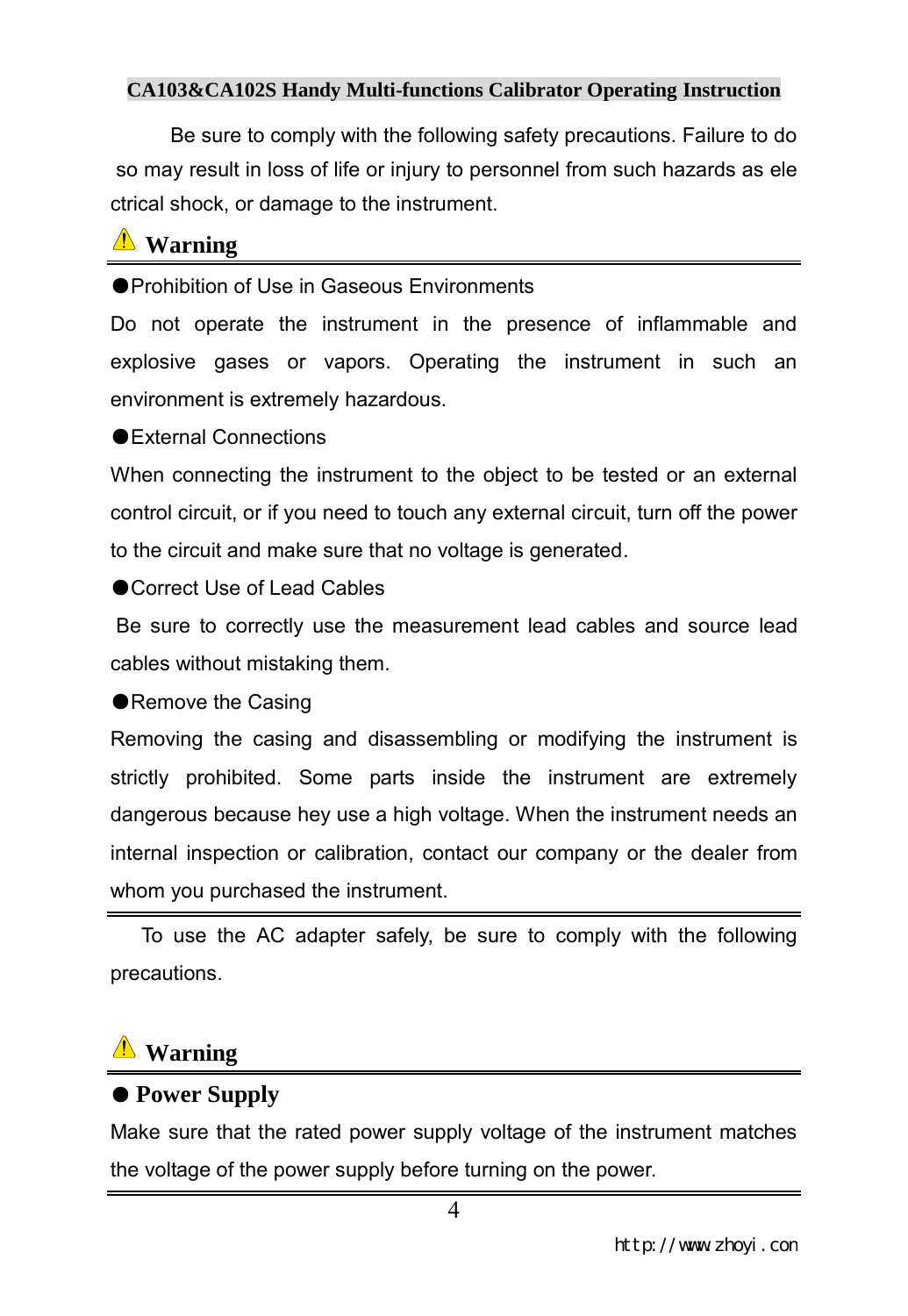### **Contents**

| 3. BEFORE STARTING SOURCE OR MEASUREMENT 10 |  |
|---------------------------------------------|--|
|                                             |  |
|                                             |  |
|                                             |  |
|                                             |  |
|                                             |  |
|                                             |  |
|                                             |  |
|                                             |  |
|                                             |  |
|                                             |  |
|                                             |  |
|                                             |  |
|                                             |  |
|                                             |  |
|                                             |  |
|                                             |  |
|                                             |  |
|                                             |  |
|                                             |  |
|                                             |  |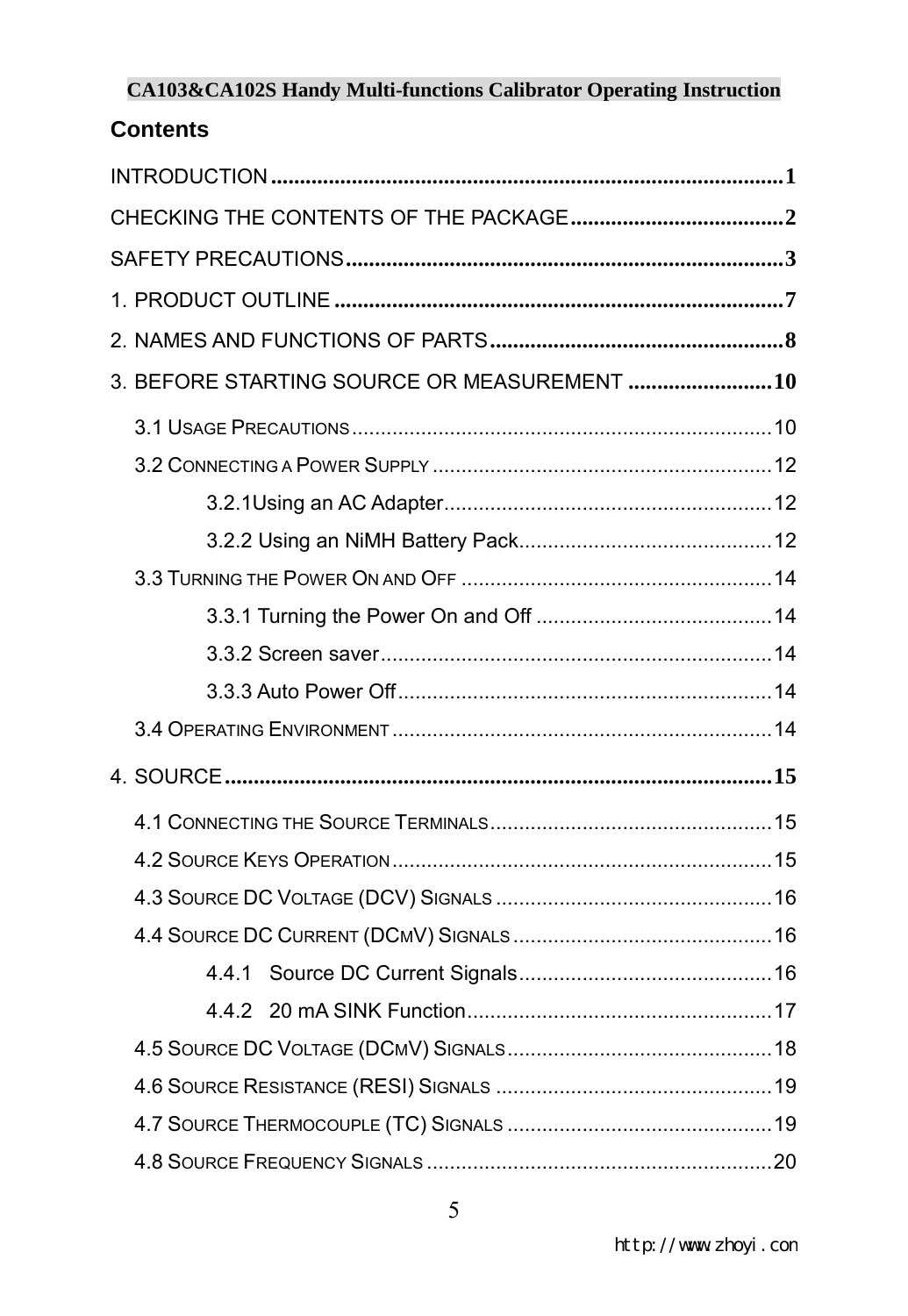| CA103&CA102S Handy Multi-functions Calibrator Operating Instruction |  |
|---------------------------------------------------------------------|--|
|                                                                     |  |
|                                                                     |  |
|                                                                     |  |
|                                                                     |  |
|                                                                     |  |
|                                                                     |  |
| 5.4 MEASURING RESISTANCE TEMPERATURE DETECTOR(RTD)23                |  |
|                                                                     |  |
|                                                                     |  |
|                                                                     |  |
|                                                                     |  |
| 6.2 SECOND LEVEL (CALIBRATION) PARAMETER SETTING 27                 |  |
| 7. NTERNATIONAL TEMPERATURE SCALE ITS-9029                          |  |
|                                                                     |  |
|                                                                     |  |
|                                                                     |  |
| 9.2 CA103 MEASUREMENT UNIT RANGE AND ACCURACY32                     |  |
|                                                                     |  |
| 9.4 CA102S MEASUREMENT UNIT RANGE AND ACCURACY 34                   |  |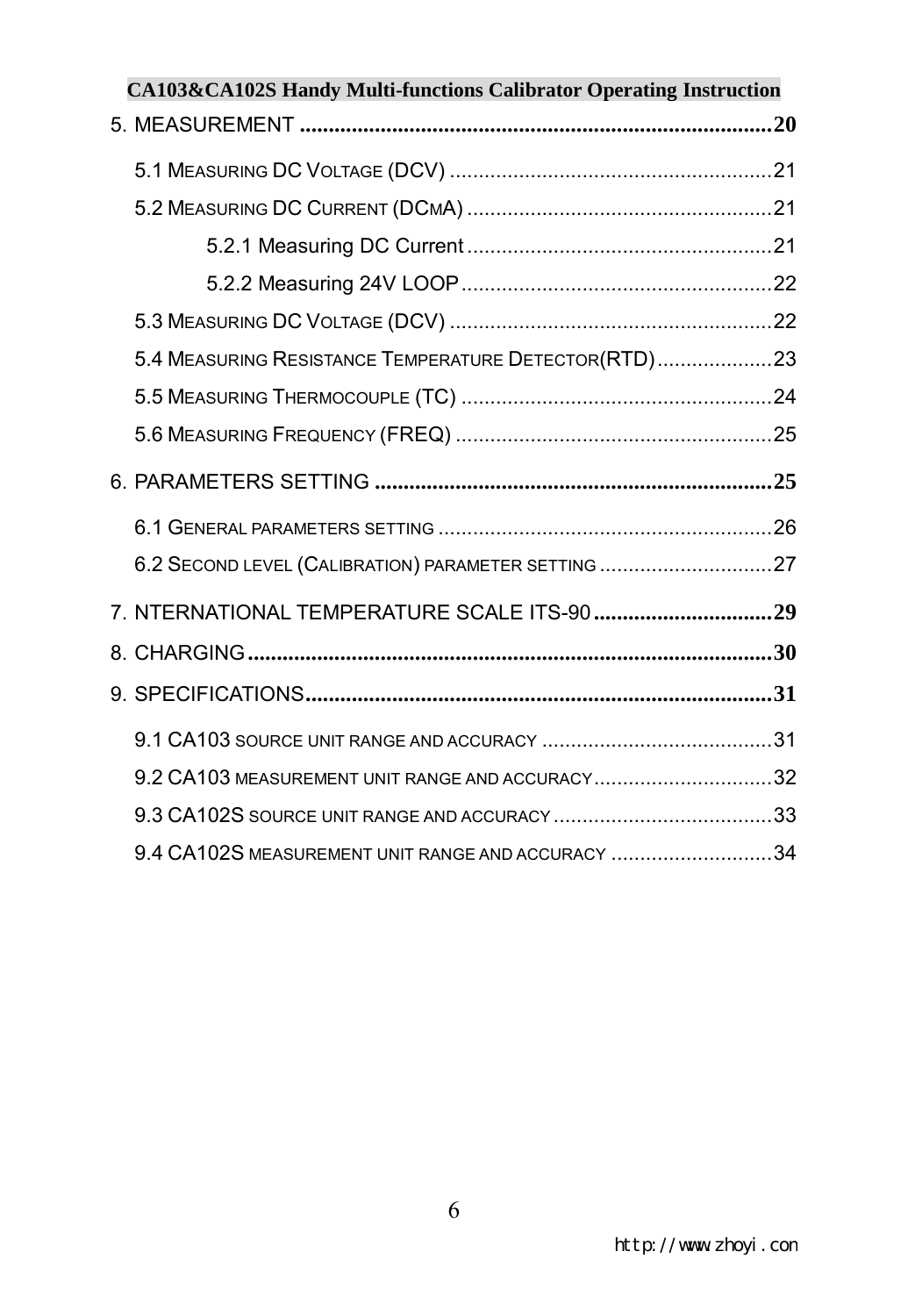# **1. Product Outline**

### **Generation (SOURCE)**

| <b>Function</b>       | Range             |
|-----------------------|-------------------|
| DC Voltage (DCV)      | 100mV, 6V         |
| DC Current (DCA)      | 24mA, 24mA SINK   |
| Resistance $(\Omega)$ | 500 $\Omega$      |
| Thermocouple (TC)     | S, K, E, T, J, B, |
|                       | R. N. WRe3-25     |
| Frequency (FREQ)      | 1000Hz, 5kHz      |

### **Measurement (MEASURE)**

| <b>Function</b>                      | Range             |
|--------------------------------------|-------------------|
| DC Voltage (DCV)                     | 30V, 100mV        |
| DC Current (DCA)                     | 30 <sub>m</sub> A |
| Resistance temperature detector(RTD) | Cu50, Pt100       |
| Thermocouple (TC)                    | S, K, E, T, J, B, |
|                                      | R. N. WRe3-25     |
| Frequency (FREQ)                     | 5kHz              |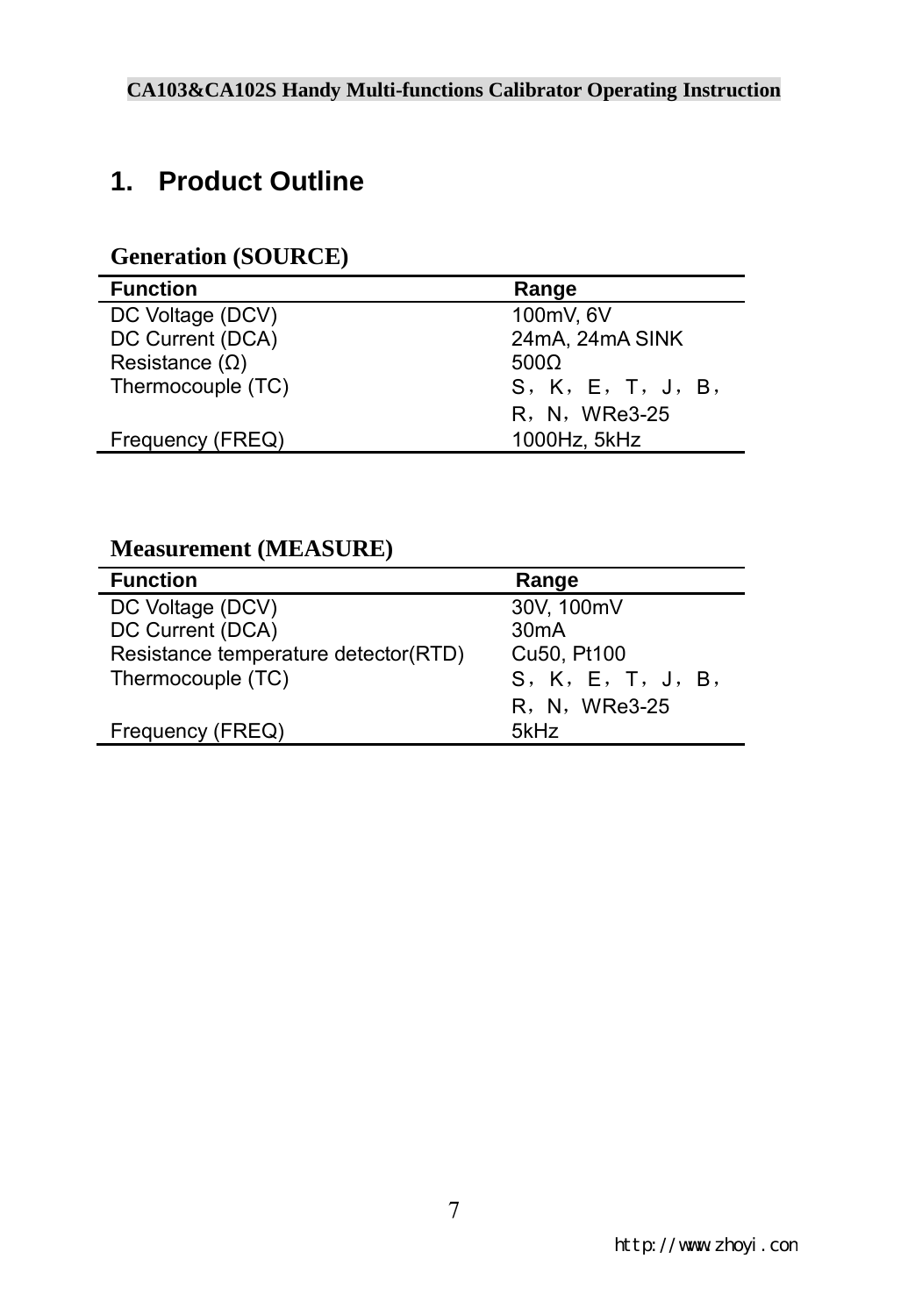# **2. Names and Functions of Parts**

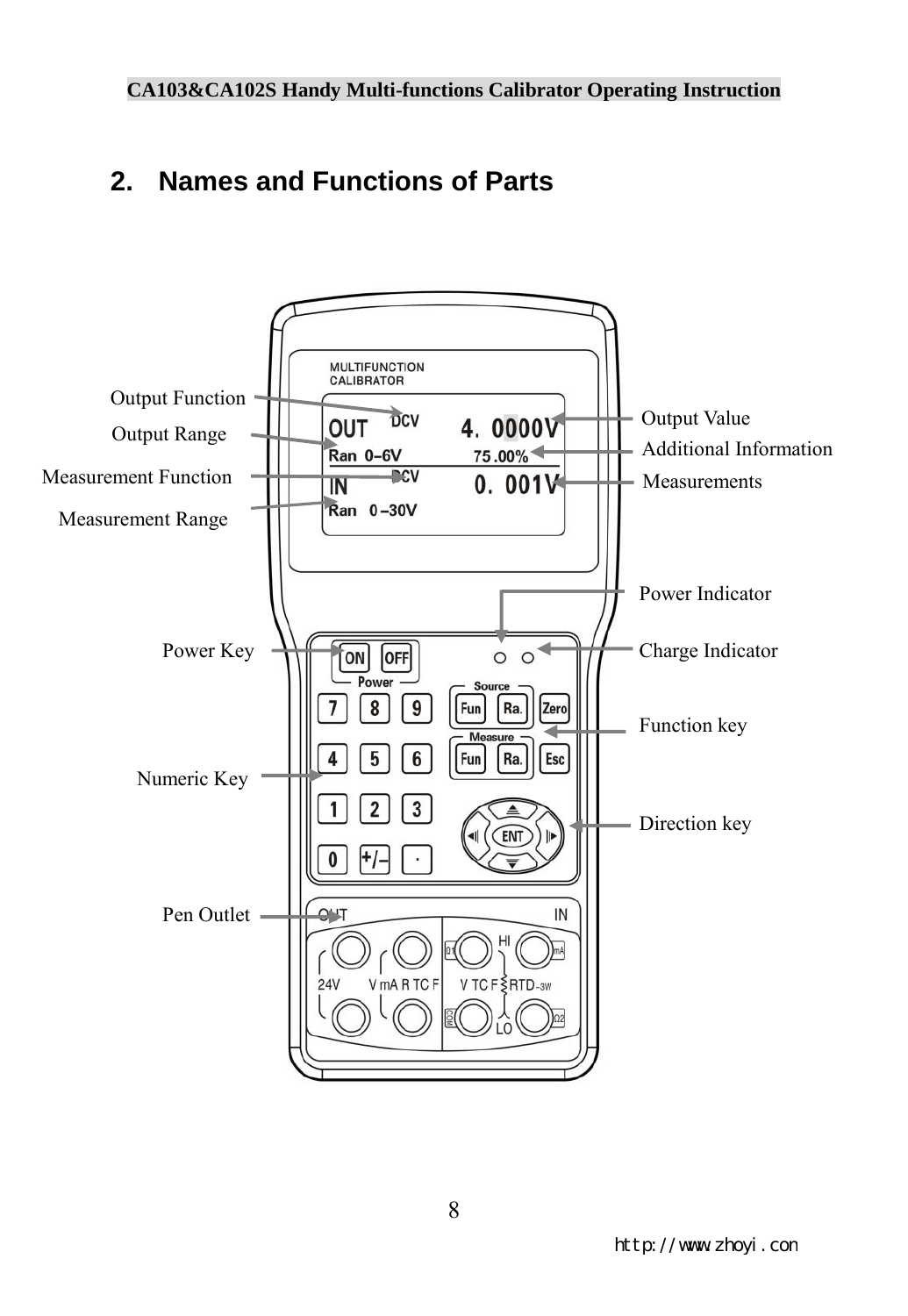

### **Direction keys**



Set the main screen and check the screen when the cursor position value..Amend digit in parameter setting.



Locate cursor bits for the digit amending

### **Numeric Keys**

|--|--|--|--|

- $4 | 5 | 6$
- 
- $\boxed{0}$   $\boxed{+}$   $\boxed{\cdot}$

Key in the input/output setting, query reading directly.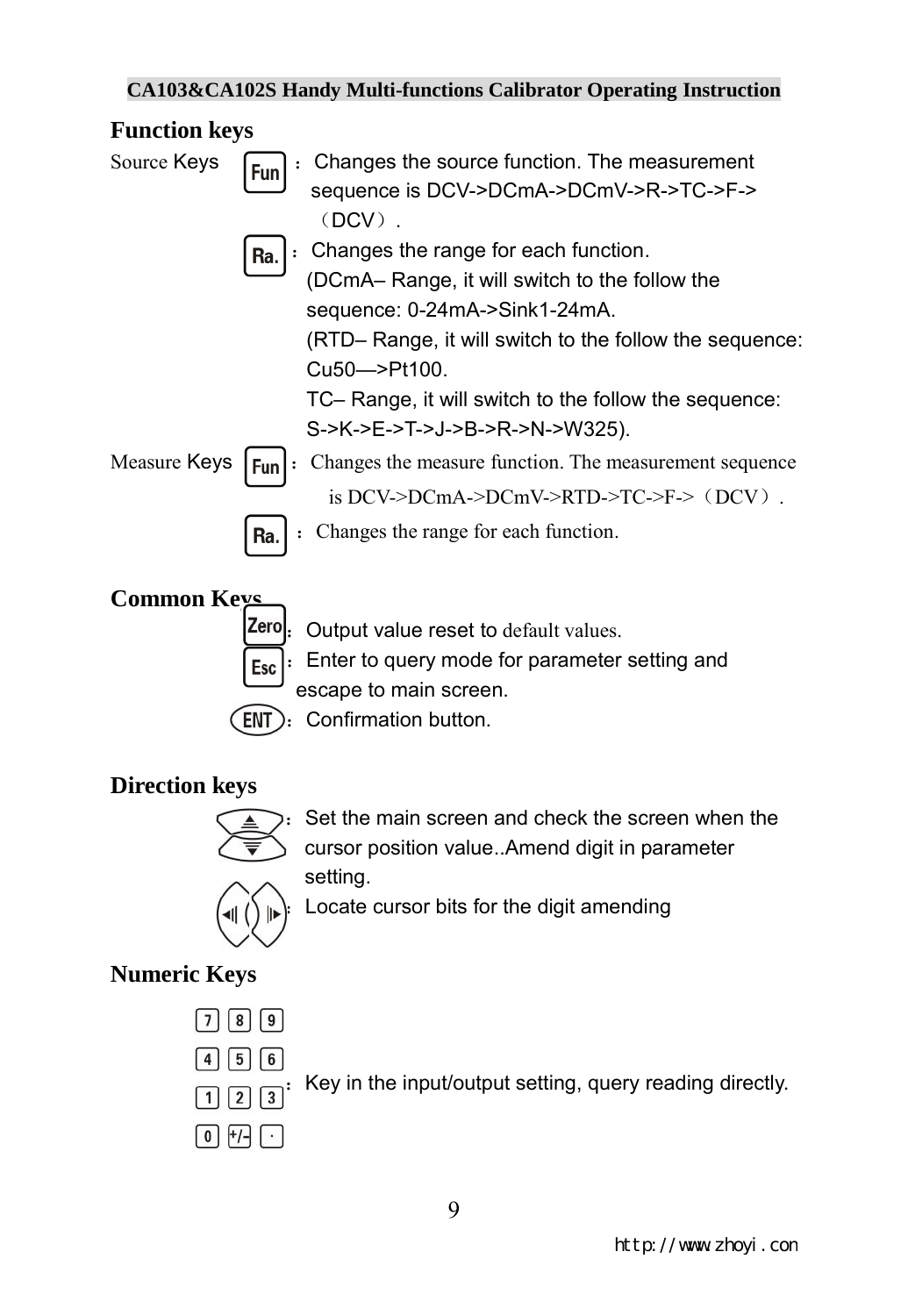### **3. Before Starting Source or Measurement**

#### 3.1 Usage Precautions

#### **Safety Precautions**

● Before using the instrument, be sure to thoroughly read "Safety" Precautions".

●In the case of an abnormality

If the instrument begins to emit smoke, give off an unusual odor, or show any other signs of an abnormality, immediately turn off the power switch. If you are using an AC adapter, unplug the power cord from the outlet. Also turn off any object under test that is connected to the input terminals.

●AC adapter and power coed

Use the designated AC adapter. Do not place anything on the AC adapter or power cord, and prevent heat sources from coming into contact with them. When unplugging the power cord from the outlet .be sure to hold the plug and never pull the actual cord. If the power cord is damaged, contact your dealer.

#### **General Handling Precautions**

#### ●When carrying the instrument

Turn off the power to the object under test. Turn off the power to the instrument and unplug the power cord from the outlet if you are using an AC adapter. Then, disconnect all lead cables from the instrument. When carrying the instrument, use the carrying case.

 $\bullet$  Keep input terminals away from electrically charged articles as they may damage the internal circuitry.

●Do not allow volatile chemicals to come into contact with the casing or operation panel. Also, do not allow the instrument to come into contact with any rubber or vinyl products for prolonged periods. Since the operation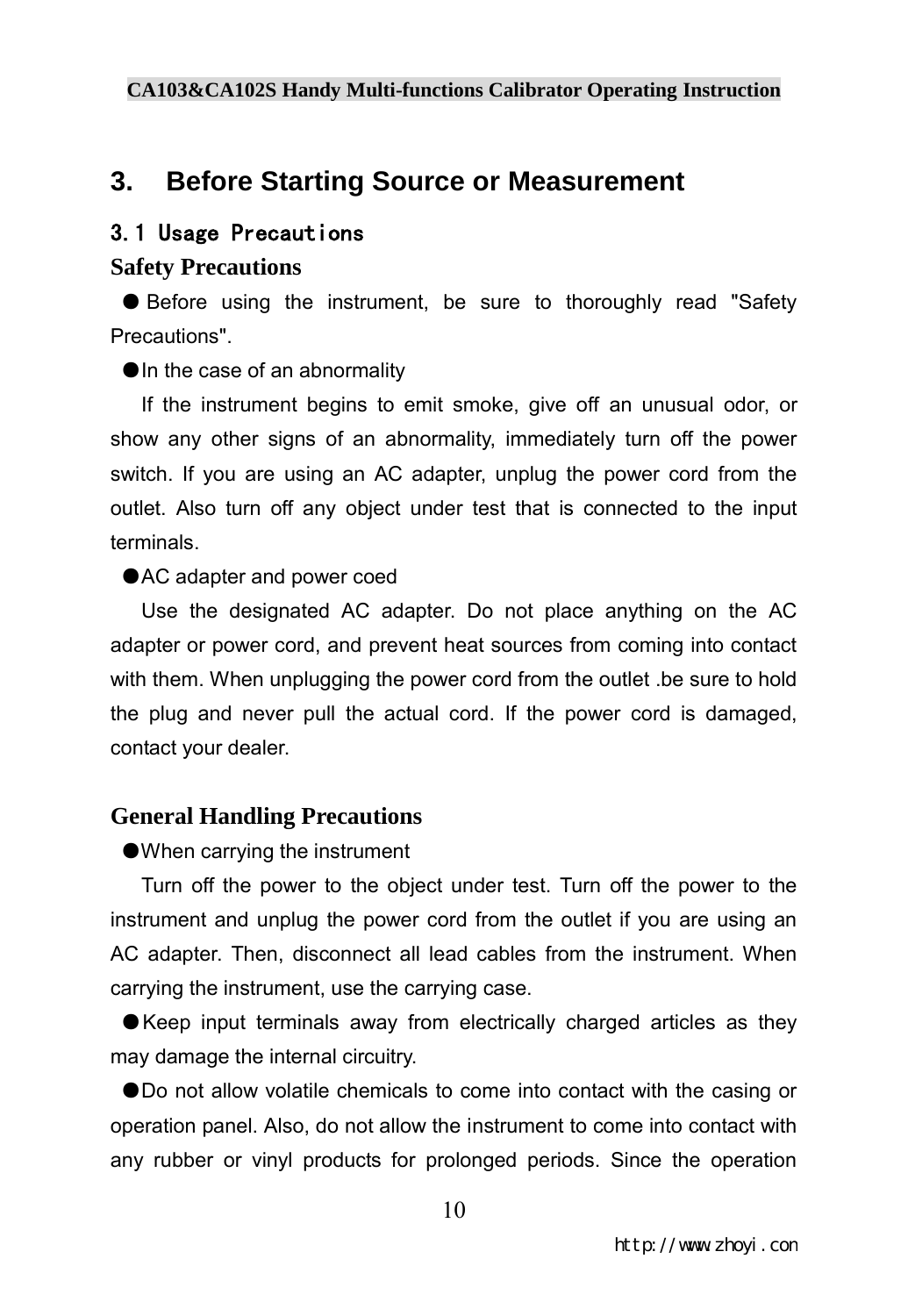panel is made of thermoplastic resin, be careful not to let it come into contact with any heat sources such as a soldering iron.

●If the AC adapter will not be used for a prolonged period, unplug the power cord from the outlet.

●Do not use the instrument with the cover for the battery holder left open.

#### **Operating Environment**

Use the instrument in locations that meet the following conditions:

• Ambient temperature and humidity

Ambient temperature: 0 to 40℃

Ambient humidity: 20 to 80% RH (no condensation)

Do not use the instrument in the following locations:

- In direct sunlight or near heat sources
- Where the instrument is exposed to water or other liquids
- Where there is a lot of mechanical vibration
- Near noise sources such as high-voltage equipment or power lines
- Near strong magnetic field sources
- Where an excessive amount of greasy fumes, steam, dust, or corrosive gases are present
	- In an unstable place

• Where, for example, fire and explosions caused by inflammable gases and the like are possible

#### ☞ **Note**

• When you require high source and measurement accuracy, use the instrument under the following conditions:

Ambient temperature: 23 ± 5℃

Ambient humidity: 20 to 80% RH (no condensation)

When using the instrument in an ambient temperature range of 0 to 18℃ or 28 to 40℃, add the temperature coefficient specified in "9. Specifications" to the accuracy.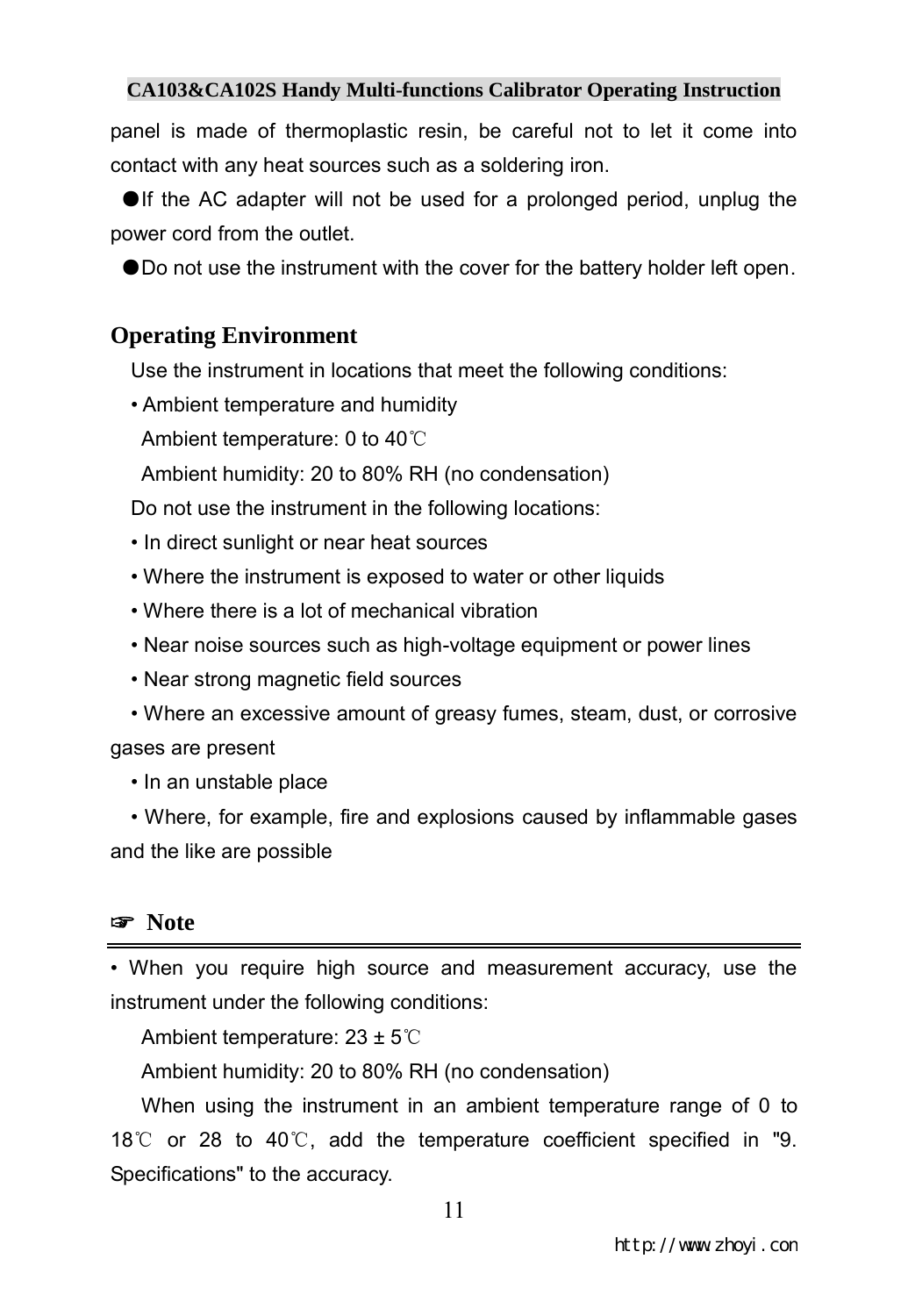• When using the instrument in ambient humidity of 30% or less, use an antistatic mat to prevent static electricity.

• Condensation may occur if the instrument is moved from a location of low temperature and humidity to a location of high temperature and humidity, or if the temperature otherwise changes suddenly. In such a case, leave the instrument for at least one hour to ensure it is free from condensation before starting operation

### 3.2 Connecting a Power Supply

Calibrator can use two other types of power supply.

- AC adapter
- NiMH (nickel hydrogen) battery(6 battery)

#### **3.2.1Using an AC Adapter**

| Ratings                                     |                 |
|---------------------------------------------|-----------------|
| AC adapter power supply ratings             | (Model: CA-P01) |
| Rated supply voltage                        | 100~240V AC     |
| Rated supply frequency                      | 50/60Hz         |
| Maximum input current                       | 0.5A            |
| Output voltage rating of AC adapter         | 12V DC          |
| Maximum output current rating of AC adapter | 1.0A            |
|                                             |                 |

#### **3.2.2 Using an NiMH Battery Pack**

| Charging type NiMH (nickel hydrogen) battery (optional): Model: CA-C02 |
|------------------------------------------------------------------------|
| Voltage: $1.2V \times 6V$                                              |
| 1600 mAh                                                               |
| Number of times can be charged (life cycle): Approx. 300               |
| times (varies depending on the operating environment)                  |
| Be sure to observe the following warnings on handling                  |
| the NiMH battery.                                                      |
|                                                                        |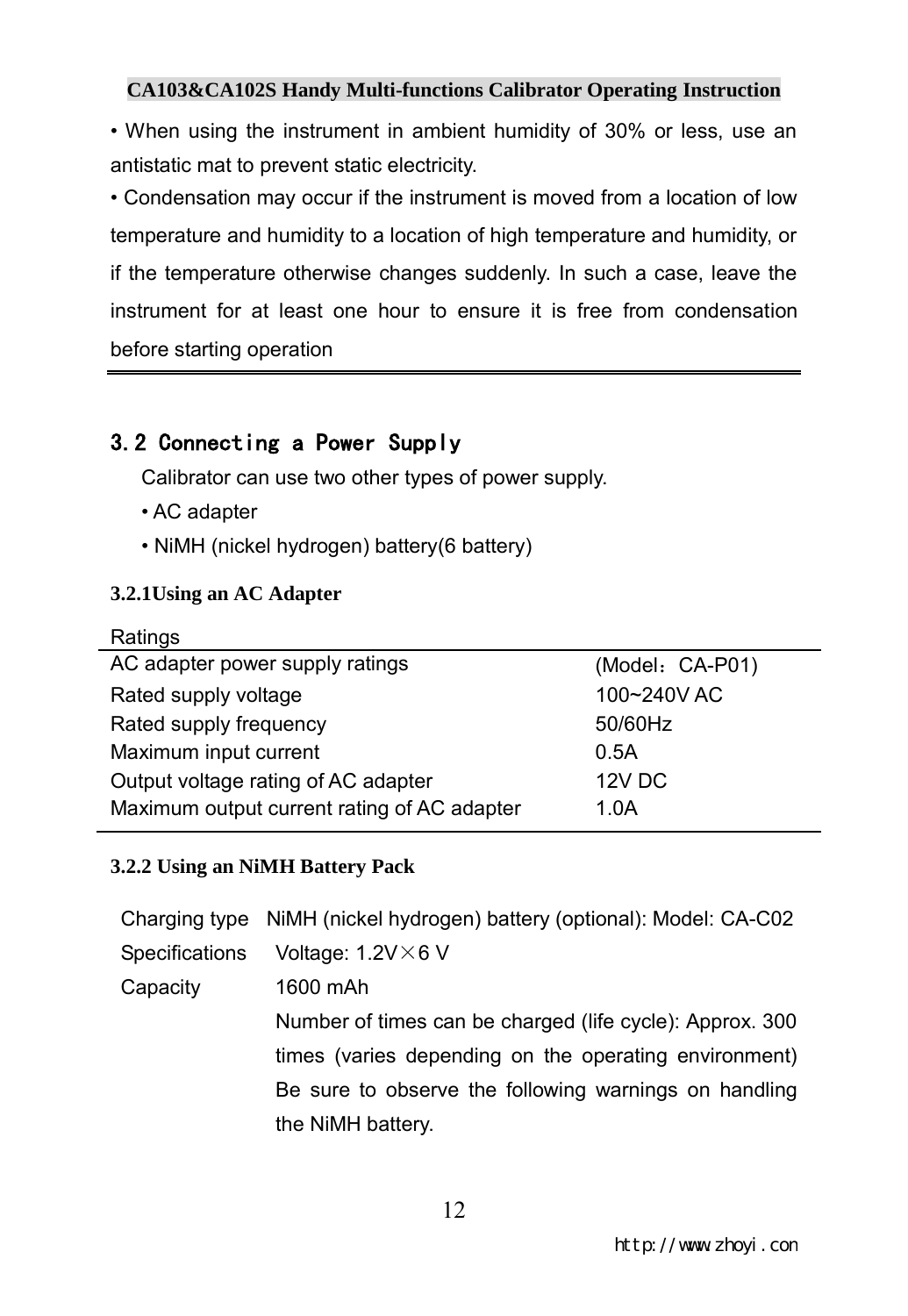• The electrolyte solution contained in the NiMH battery pack is alkaline. If it comes into contact with any clothing or skin due to a leakage from or rupture in the battery pack, the clothing or skin may be damaged. In particular, if the solution gets into an eye, it may cause loss of eyesight. In such a case, do not rub the affected eye, but thoroughly wash it immediately with clean water. Then see a doctor quickly for treatment.

• Do not leave the NiMH battery pack in strong direct sunlight, inside a vehicle under the hot sun, or near a fire, otherwise it may result in a solution leakage or deterioration in the performance and/or life.

• Do not disassemble or modify the NiMH battery pack, otherwise the protective features of the battery pack may be damaged, resulting in heating up or rupture.

• Do not short the NiMH battery as this may cause burns due to the battery pack heating up.

• Do not dispose of the battery pack in a fire or apply heat to it, otherwise there is a risk that it will rupture or its electrolyte solution will scatter.

• Do not apply excessive shock to the battery pack, for example, by throwing it. Doing so may cause solution leakage, battery pack heating, or rupture.

• Do not use a defective battery pack, such as one leaking solution, deformed, discolored, or showing any other abnormality.

• Avoid any metal coming into contact with the battery pack when carrying it, as there is a danger of a short.

• Do not immerse the battery pack in water or make it wet. Otherwise, it may heat up or rust, as well as lead to a loss of functions.

If the battery pack will not be used for a prolonged period, remove it from the instrument and store it in the following environment.

Storage period of 1 year or less: Temperature of -20 to 35℃ (in locations with low humidity)

Storage period of 3 months or less: Temperature of -20 to 45℃(in locations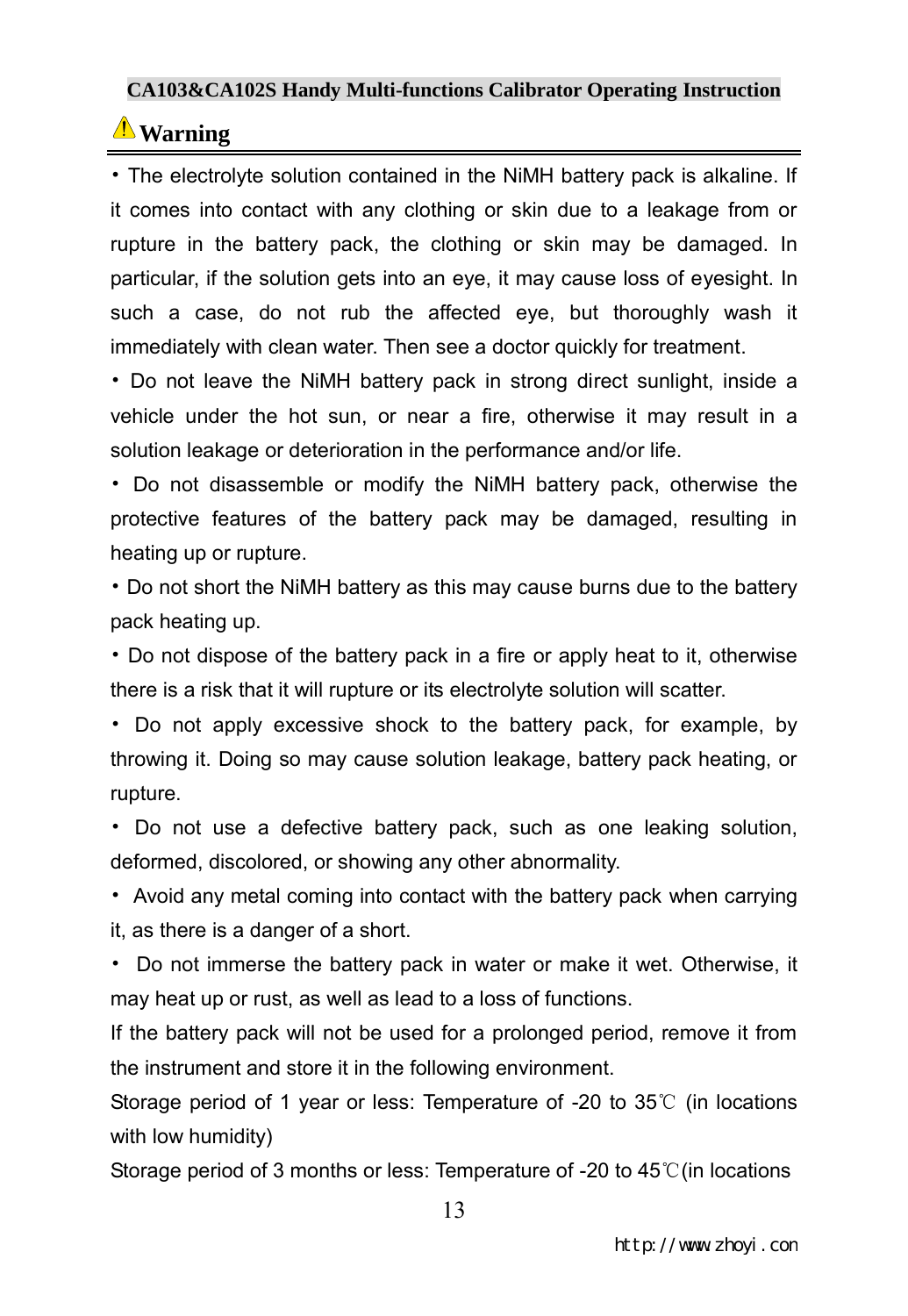with low humidity)

### 3.3 Turning the Power On and Off

#### **3.3.1 Turning the Power On and Off**

When the power is off, press the POWER key to turn the power on. Press the POWER key again to turn the power off. Pressing the POWER key after the power is turned off does not turn the power on for approximately two seconds

#### **3.3.2 Screen saver**

After setting the screen saver, if within the set time if no operation, the LCD into the screen saver, press any key to exit the screen saver status LCD. "Screen Saver" parameter value is set to 0 to disable this function.

#### **3.3.3 Auto Power Off**

After setting the auto power off, if within the set time if no operation, the instrument will auto power off. " Auto Power Off " parameter value is set to 0 to disable this function.

#### ☞**Note**

Set the screen saver and auto power off specified in "6 Parameter Settings.

### 3.4 Operating Environment

#### **Ambient temperature and humidity**

Use the calibrator in the following environment:

- Ambient temperature: 0 to 40℃
- Ambient humidity: 20 to 80 % RH (no condensation)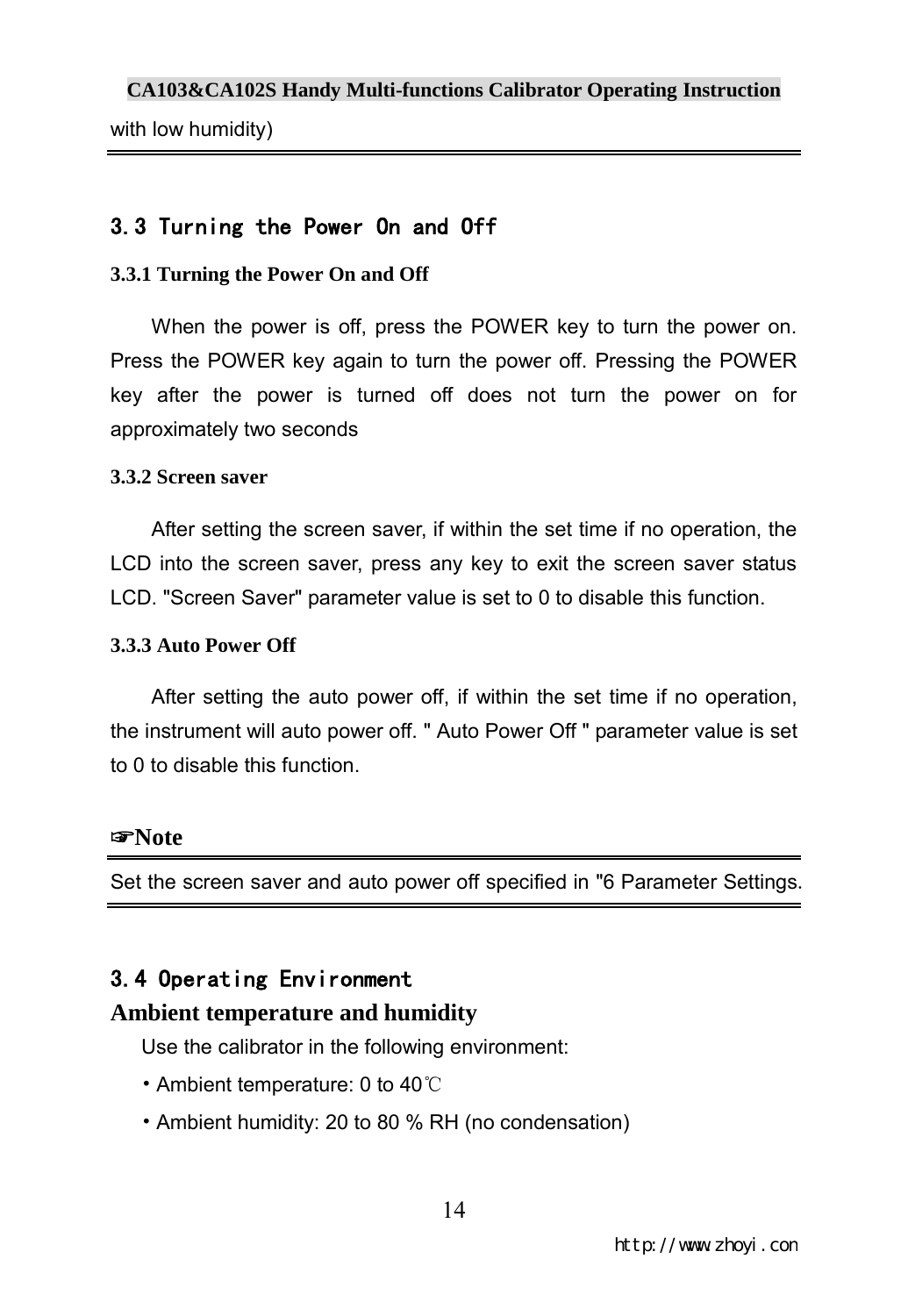### **4. Source**

The instrument can source DC voltage, DC current,current sink, resistance, thermocouple, resistance temperature detector, and frequency.

☞ **Note**

CA102S does not support the current sink function

### 4.1 Connecting the Source Terminals

Connect the supplied source lead cables (model: CA-B01) to the output terminals of the instrument. Connect the clips 【Alligator clip(CA-B02) 】 to the input terminals of the target device.

Be sure to confirm the polarity to ensure the clips are correctly connected to the input terminals.



Figure 4.1

### 4.2 Source Keys Operation

Source output value can be modified in the following two ways: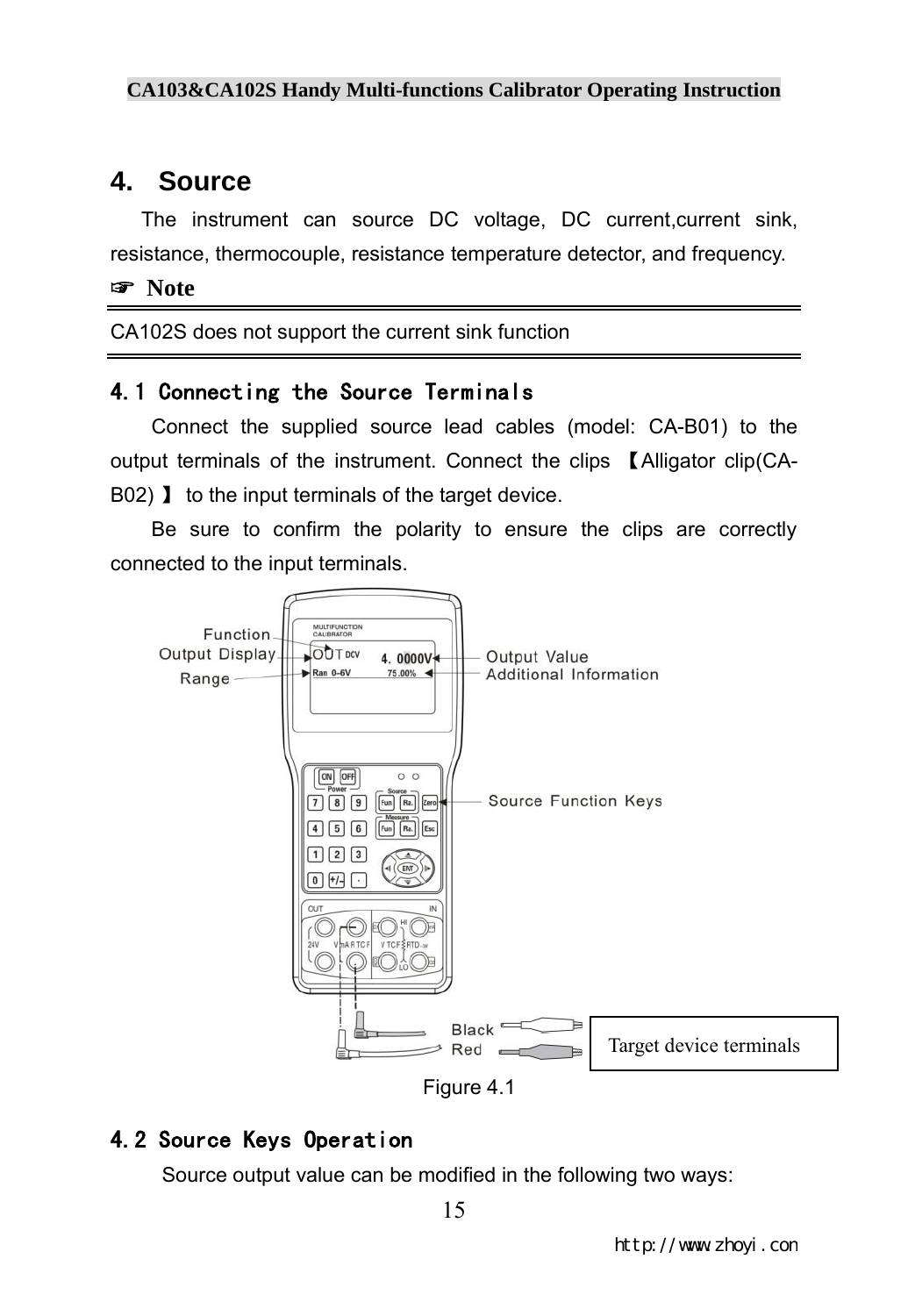① By cursor left and right arrow keys to select the location, modify the value by  $\blacktriangle\blacktriangledown$  this bit up and down keys;

② Enter the value directly by numeric keys, you have entered a cursor automatically after a decimal point to the right place automatically skip to the end automatically jump start bit (All of the following numeric input can be modified by these two methods to achieve ).

### 4.3 Source DC Voltage (DCV) Signals

1 Connect the terminals Figure 4.1.

2 Use the FUNCTION key on the SOURCE ,when the output interface is marked as DCV, this time to display DC voltage signal output range (Ran 0-6V), in the additional information column corresponds to the percentage of the current output value 1  $\sim$  5V display, When data is beyond the range, % will not display. When the output error exceeds "output error" parameter settings, display "error"

3 Use the Direction keys or numeric keys to set the output value. Press the Zero key, return to the initial value is set to "0."

### 4.4 Source DC Current (DCmV) Signals

#### **4.4.1 Source DC Current Signals**

1 Connect the terminals Figure 4.1.

2 Use the FUNCTION key on the SOURCE ,when the output interface is marked as DCmV, this time to display DC current signal output range (Ran 0-24mA), in the additional information column corresponds to the percentage of the current output value 4-24mA display, When data is beyond the range, % will not display. when the output error exceeds "output error" parameter settings Or output terminal becomes open, display "error"

3. Use the Direction keys or numeric keys to set the output value. Press the Zero key, return to the initial value is set to "0."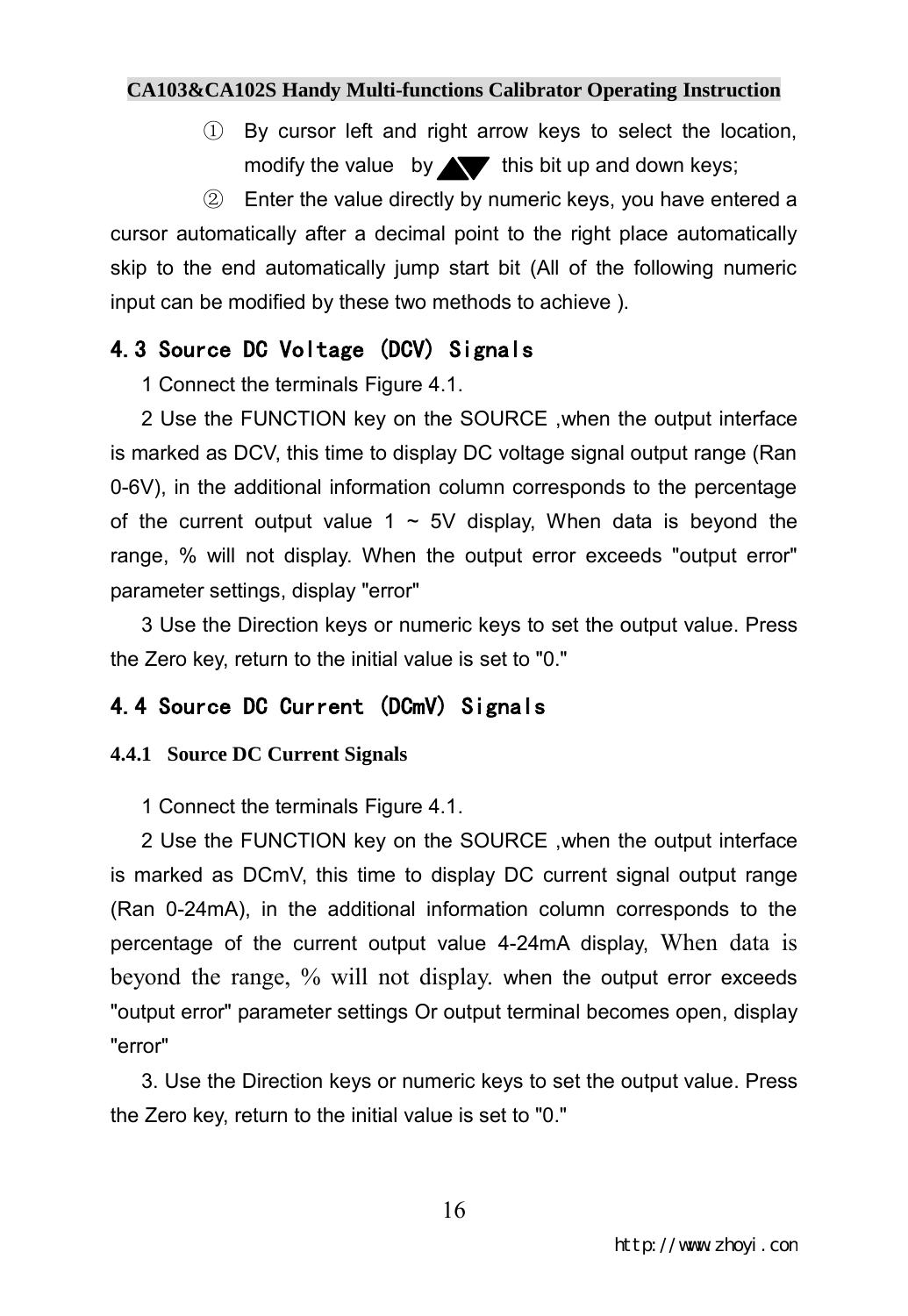#### **4.4.2 20 mA SINK Function**

The SINK function allows you to use DC current (DCmA) with the polarity set to (minus). This allows drawing (SINK) the specified value of the current from an external voltage source (distributor, etc.) in the direction of the H terminal. Thus, you can use the instrument in a loop test, for example, as a simulator for two wire transmitters.

#### ☞Note

When using 20mA Sink function, prohibited the use of measurement functions, otherwise it will cause damage to the calibrator.

Method 1:



Figure 4.1 DC power wiring Sink function method

Method 2:



Figure 4.3a Wiring external DC power supply Sink function method (1)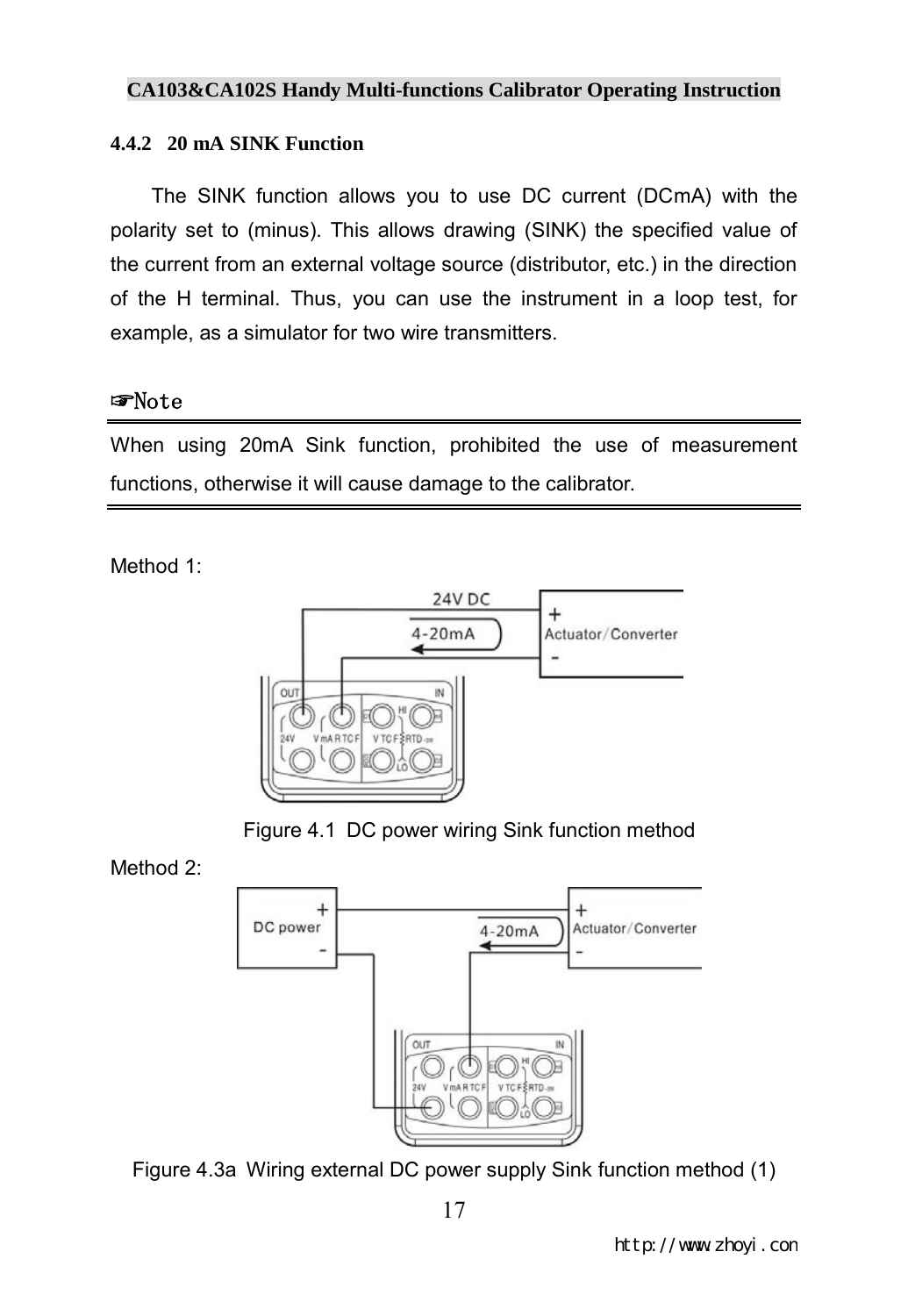

Figure 4.3b Wiring external DC power supply Sink function method (2)

#### ☞**Note**

CA103 offers two kinds Sink function wiring, second way the power supply for the external DC power supply should not exceed 30VDC.

1 Connect the terminals Figure 4.2 or Figure 4.3a or Figure 4.3b.

2 Use the FUNCTION key on the SOURCE. When the output interface is marked as DCmV(DC current choice).

3 Use the Ra. Keys to select the type and range SINK current (SINK 1- 24mA).

In the additional information column corresponds to the percentage of the current output value 4-24mA display. When data is beyond the range, % will not display. When the output error exceeds "output error" parameter settings, display "error".

4. Use the Direction keys or numeric keys to set the output value. Press the Zero key, return to the initial value is set to "1."

### 4.5 Source DC Voltage (DCmV) Signals

1 Connect the terminals Figure 4.1.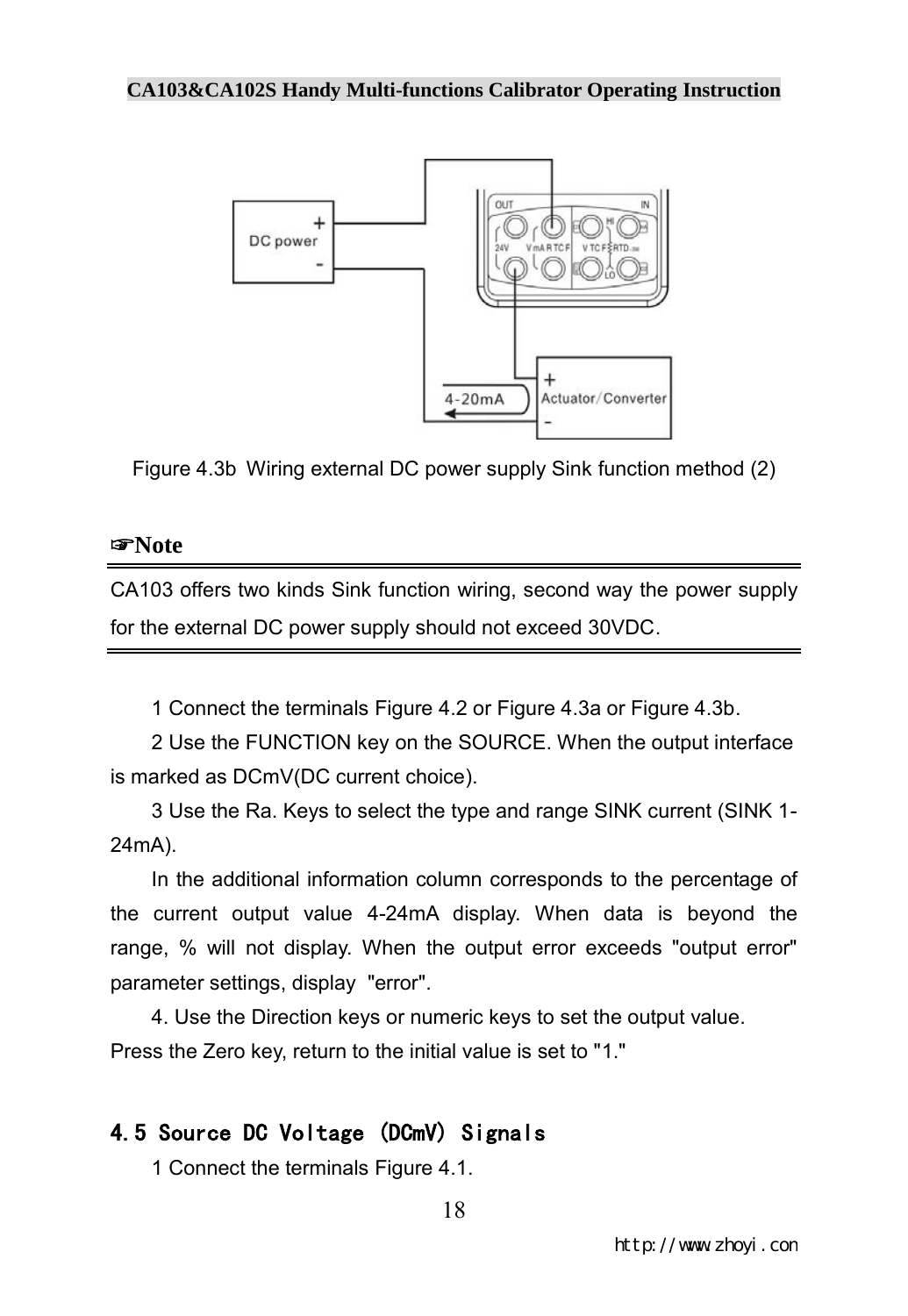2 Use the FUNCTION key on the SOURCE ,when the output interface is marked as DCmV, this time to display DC voltage signal output range (Ran 0-100mV), in the additional information column when the output error exceeds "output error" parameter settings, display "error".

3 Use the Direction keys or numeric keys to set the output value. Press the Zero key, return to the initial value is set to "0."

#### 4.6 Source Resistance (RESI) Signals

1 Connect the terminals Figure 4.1.

2 Use the FUNCTION key on the SOURCE ,when the output interface is marked as RESI, this time to display DC voltage signal output range (Ran 10-510Ω ).

3 Use the Direction keys or numeric keys to set the output value. Press the Zero key, return to the initial value is set to "10."

#### 4.7 Source Thermocouple (TC) Signals

Generate voltages (mV) corresponding to the following thermocouples. Set the temperature with (℃). This enables calibration of a thermometer.

Thermocouple (TC) types:  $S, K, E, T, J, B, R, N, W325$  (For the temperature range, refer to the specifications.)

1 Connect the terminals Figure 4.1.

2 Use the FUNCTION key on the SOURCE, when the output interface is marked as TC. (Thermocouple selection)

3 Use the RANGE key to select a thermocouple type.

In the additional information column shows the current measured temperature corresponds International Temperature Scale ITS-90 value in millivolts. When the output error exceeds "output error" parameter settings, display "error".

4 Use the Direction keys or numeric keys to set the output value. Press the Zero key, return to the initial value is set to "0."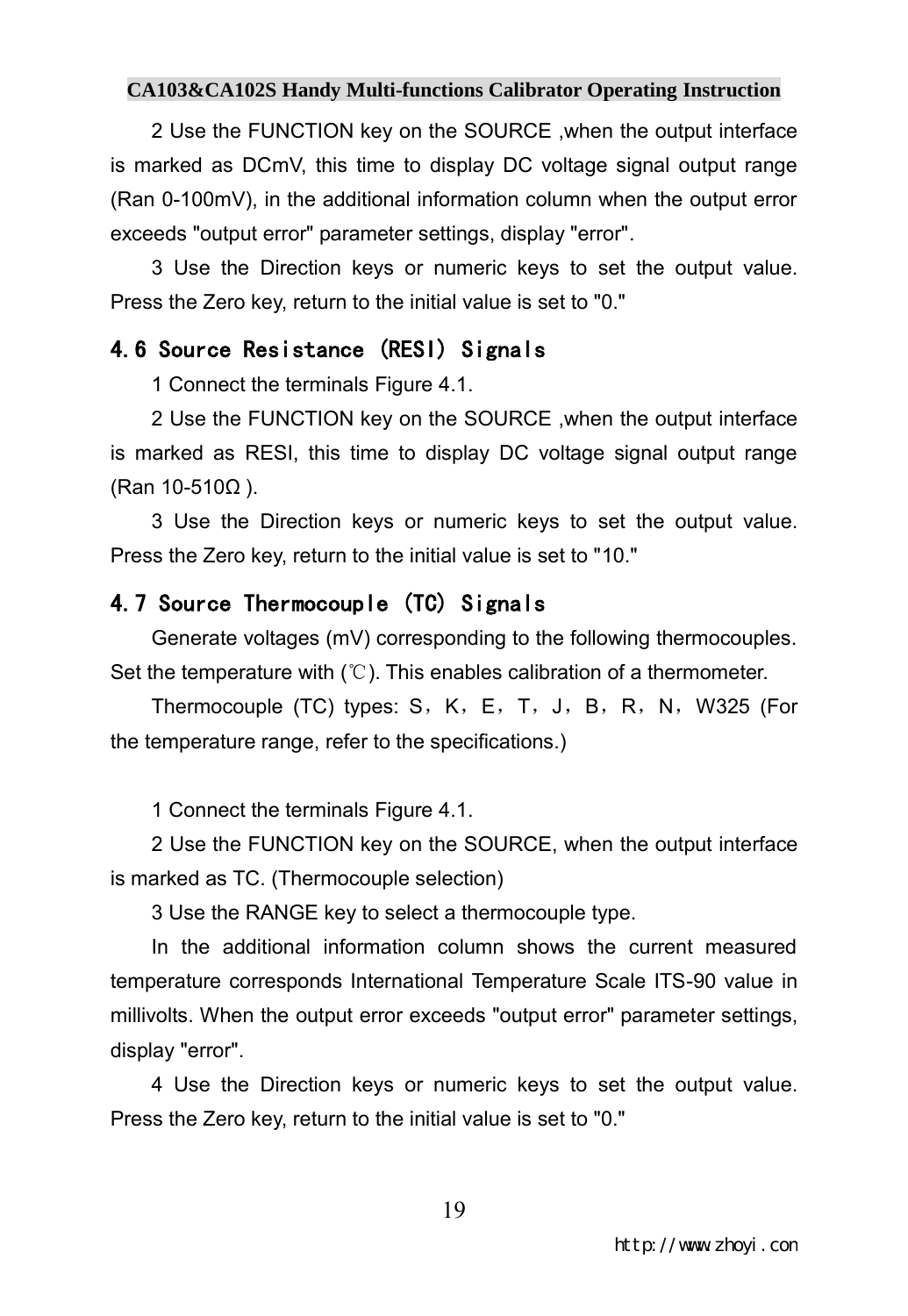#### ☞**Note**

For TC measuring, cold junction temperature compensation in two ways:

①Auto: is using the internal temperature measurement value as coldjunction compensation;

②Man: is manually setting cold-junction compensation value and refer to"6 parameter settings."

### 4.8 Source Frequency Signals

1 Connect the terminals Figure 4.1.

2 Use the FUNCTION key on the SOURCE, when the output interface is marked as Frequency (FREQ).

3 Use the RANGE key to select he range (Ran 0-1KHz) and (Ran 0- 5KHz) switch.

4 Use the Direction keys or numeric keys to set the output value. Press the Zero key, return to the initial value is set to "0."

### **5. Measurement**

### **Warning**

Turn off the power supply to the object to be tested before connecting it to the instrument. It is extremely dangerous to connect and disconnect measurement lead cables while power is being supplied to the object. • It is extremely dangerous to incorrectly connect the voltage input terminal Hand the current input terminal mA. Make sure that the measurement function (FUNCTION) selection and terminal connections are correct. An incorrect connection may not only cause damage to the circuit or device under test and the instrument, but also result in injury to the operator. • The maximum allowable applied voltage for the grounding of all input/output terminals is 30 Vpeak. Be sure not to exceed this voltage because doing so may not only cause damage to the instrument, but also result in injury to the operator.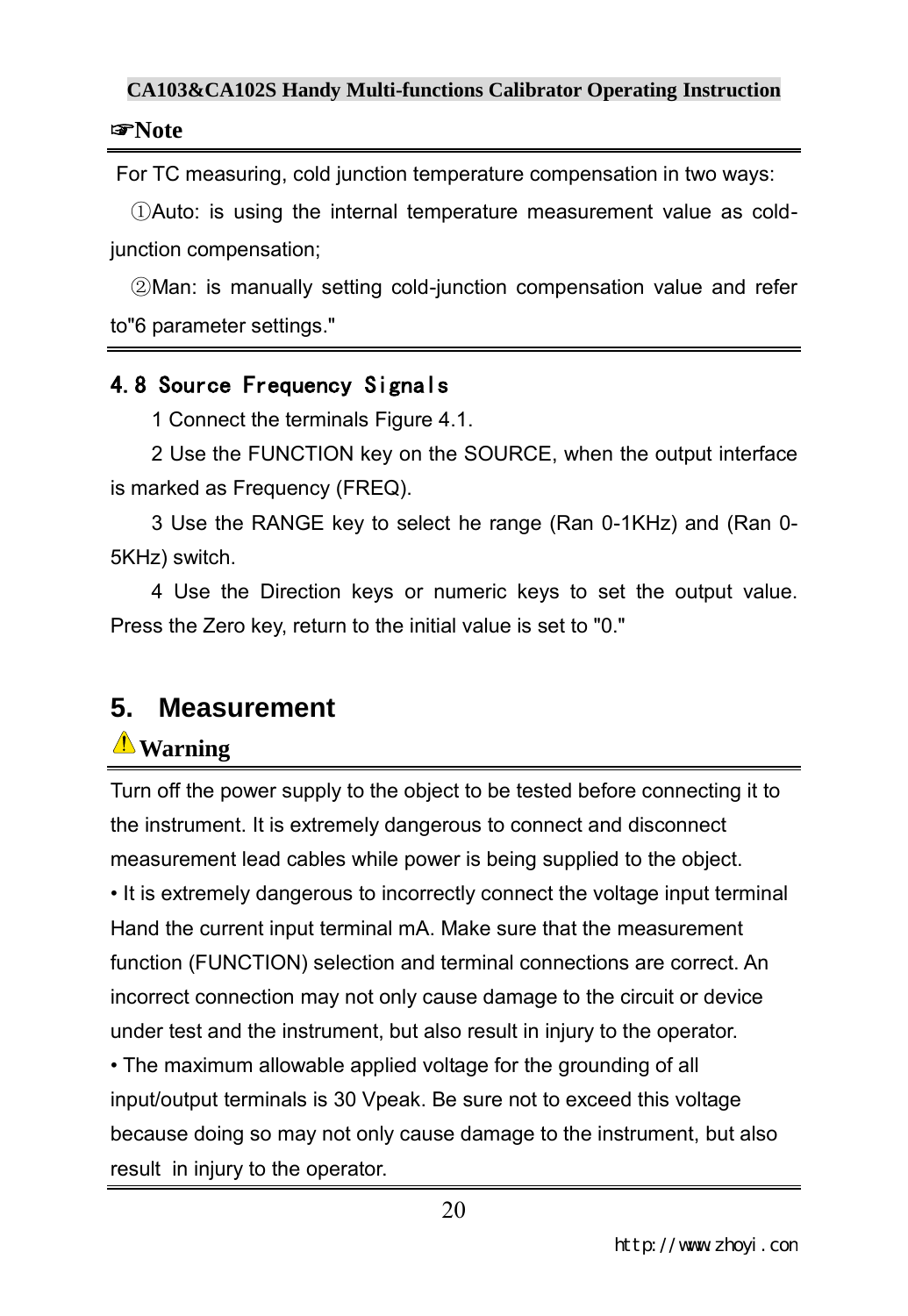#### ☞**Note**

CA102S does not support two-wire RTD measurement.

### 5.1 Measuring DC Voltage (DCV)



1 Connect the terminals as shown in the figure above.

2 Use the Measure key on the Fun, when the output interface is marked as DCV. DC voltage measurement range is displayed (CA103: Ran + /-30V; CA102S: Ran 0-30V).

3 The measurement value and unit ( V) appear.

### 5.2 Measuring DC Current (DCmA)

#### **5.2.1 Measuring DC Current**

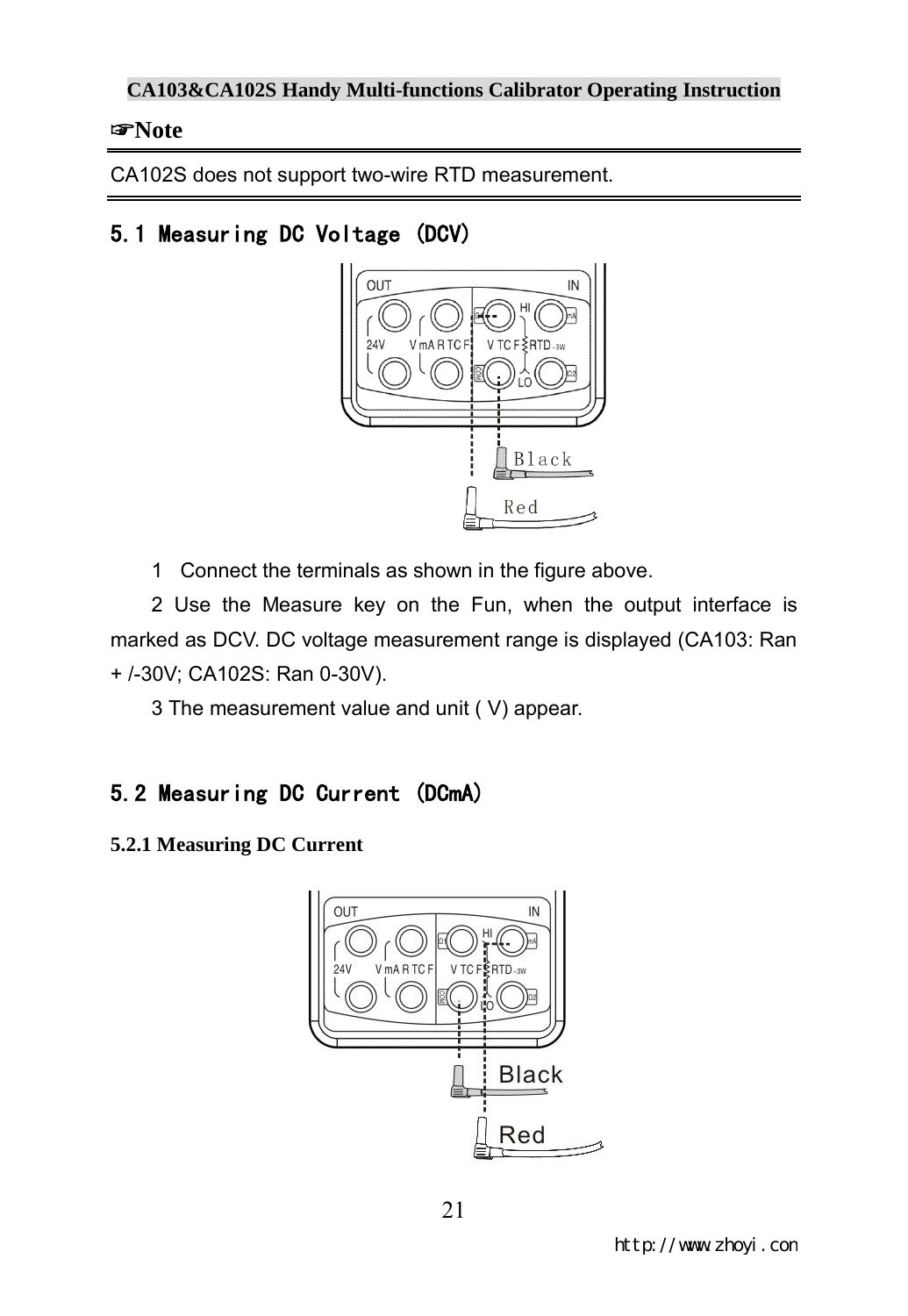1 Connect the terminals as shown in the figure above.

2 Use the Measure key on the Fun, when the output interface is marked as DCmA. DCmA measurement range is displayed (CA103:Ran +/- 30mA; CA102S:Ran 0-30mA).

3 The measurement value and unit (mA) appear.

#### **5.2.2 Measuring 24V LOOP**

This function is for measuring the current flowing when a 24 V DC constant voltage is applied.

With 24V LOOP measurement, you can perform a transmitter loop test.



1 Connect the terminals as shown in the figure above.

2 Use the Measure key on the Fun, when the output interface is marked as DCmA. DCmA measurement range is displayed (CA103:Ran +/- 30mA; CA102S:Ran 0-30mA).

3 The measurement value and unit (mA) appear.

### 5.3 Measuring DC Voltage (DCV)

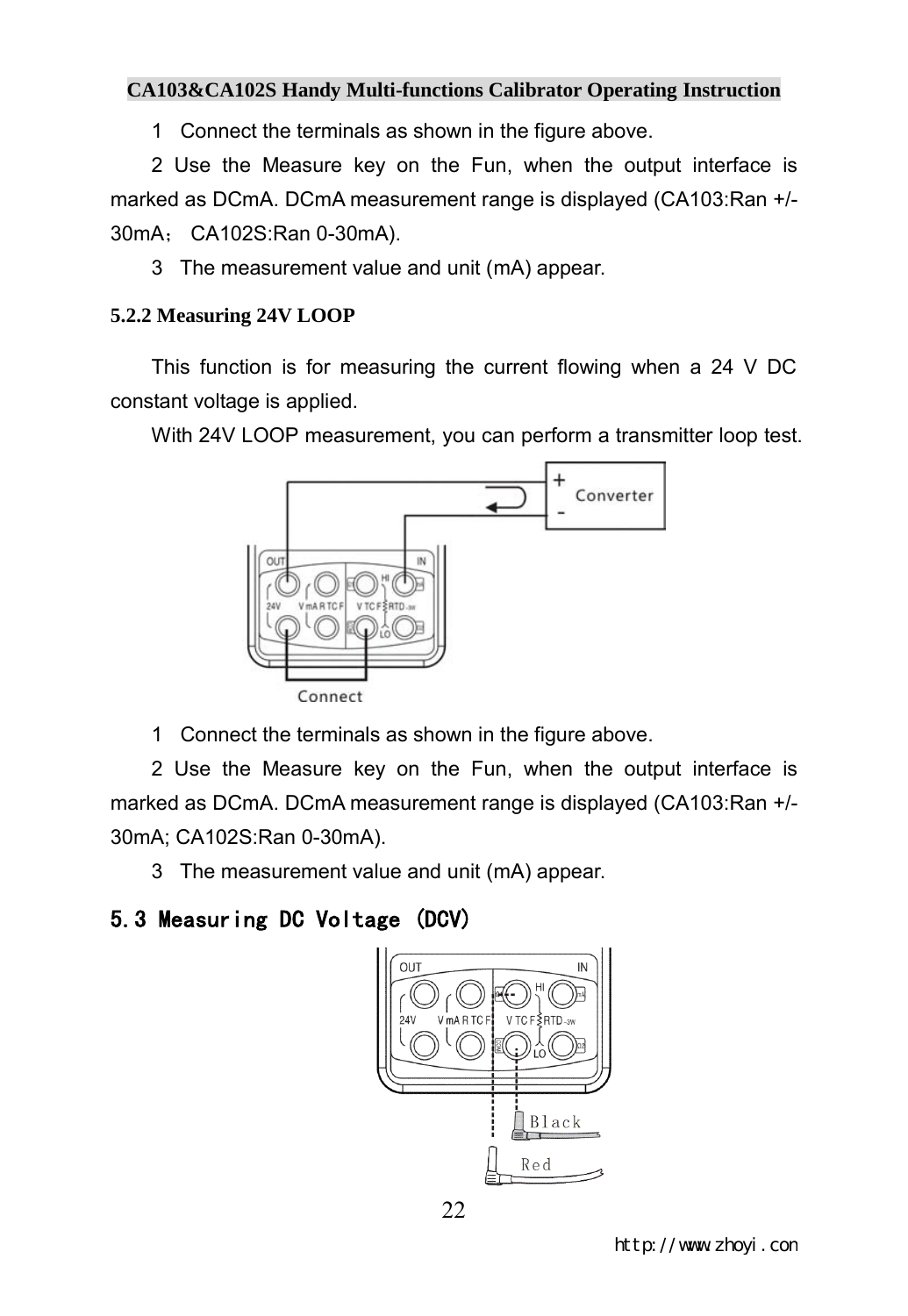1 Connect the terminals as shown in the figure above.

2 Use the Measure key on the Fun, when the output interface is marked as DCmA. DCmA measurement range is displayed (CA103:Ran +/- 100mV;CA102S:Ran 0-100mV).

3 The measurement value and unit (mA) appear

### 5.4 Measuring Resistance Temperature Detector(RTD)





Three-wire method Two-wire method

1 Connect the terminals as shown in the figure above.

2 Use the Measure key on the Fun, when the output interface is marked as RTD (RTD choice).

3 Use the Ra. Key to select the type of thermal resistance

(Three-WireCu50, Three -WirePt100 ,Two-WireCu50, Two - WirePt100).

4 The measurement value and unit (℃) appear. In the additional information column shows the current measured temperature corresponds International Temperature Scale ITS-90 value in resistance (Ω).

#### ☞**Note**

CA103 supports RTD two / three-wire RTD measurement,CA102S does not support two-wire RTD measurement.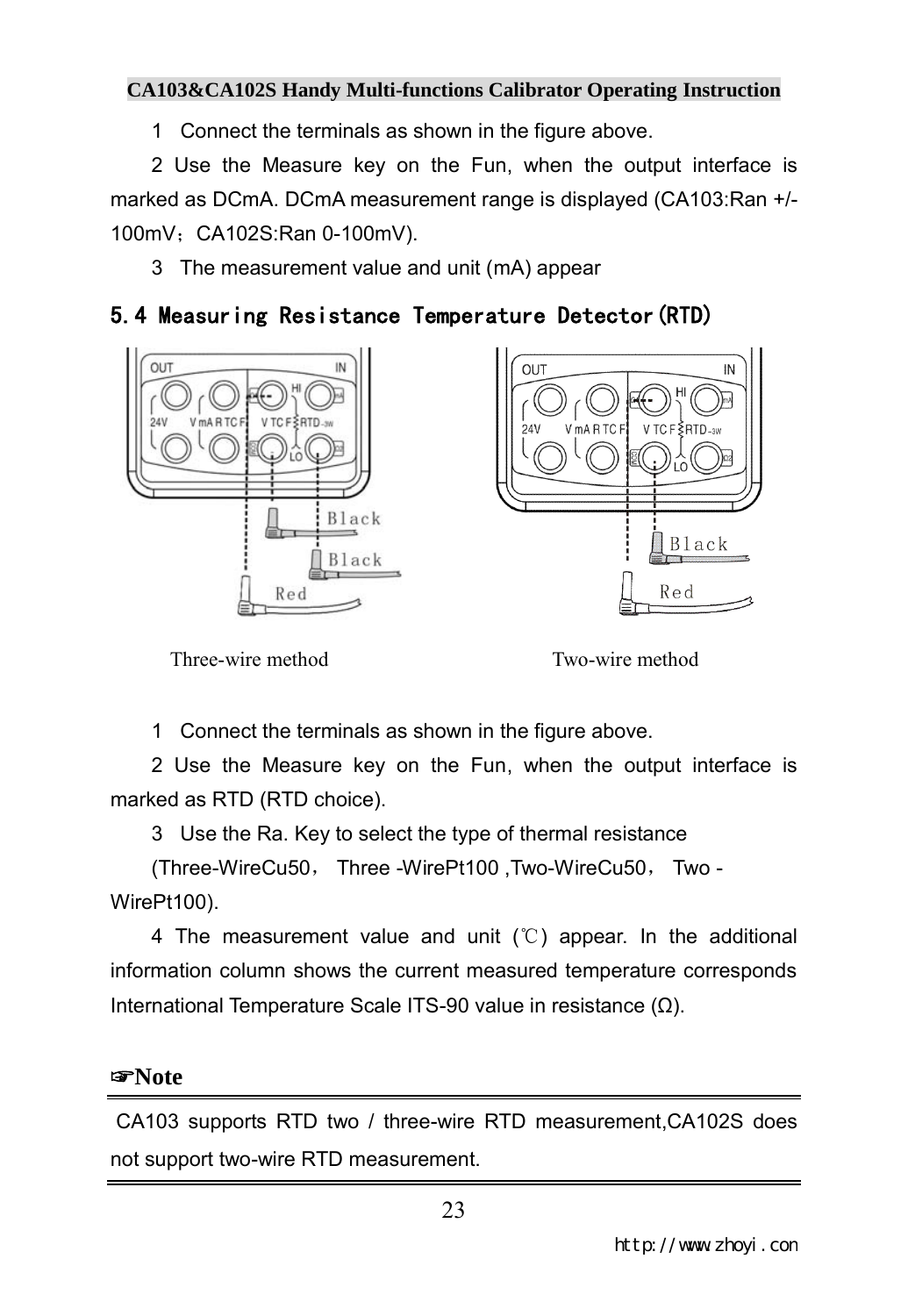- •For accurate measurement, use the three-wire method
- Temperature standards for the ITS-90 mode

### 5.5 Measuring Thermocouple (TC)



Generate voltages (mV) corresponding to the following thermocouples. Set the temperature with (℃). This enables calibration of a thermometer.

Thermocouple (TC) types: S, K, E, T, J, B, R, N, W325 (For the temperature range, refer to the specifications.)

1 Connect the terminals Figure 4.1.

2 Use the FUNCTION key on the SOURCE, when the output interface is marked as TC. (Thermocouple selection)

3 Use the RANGE key to select a thermocouple type $(S, K, E, T)$ J,B,R,N,W325)

4 The measurement value and unit (℃) appear, In the additional information column shows the current measured temperature corresponds International Temperature Scale ITS-90 value in millivolts(mV).

### **Tip**

• When there is an overrange or measurement is not possible, "--OL--"

• If the operating environment changes suddenly, wait to stabilize before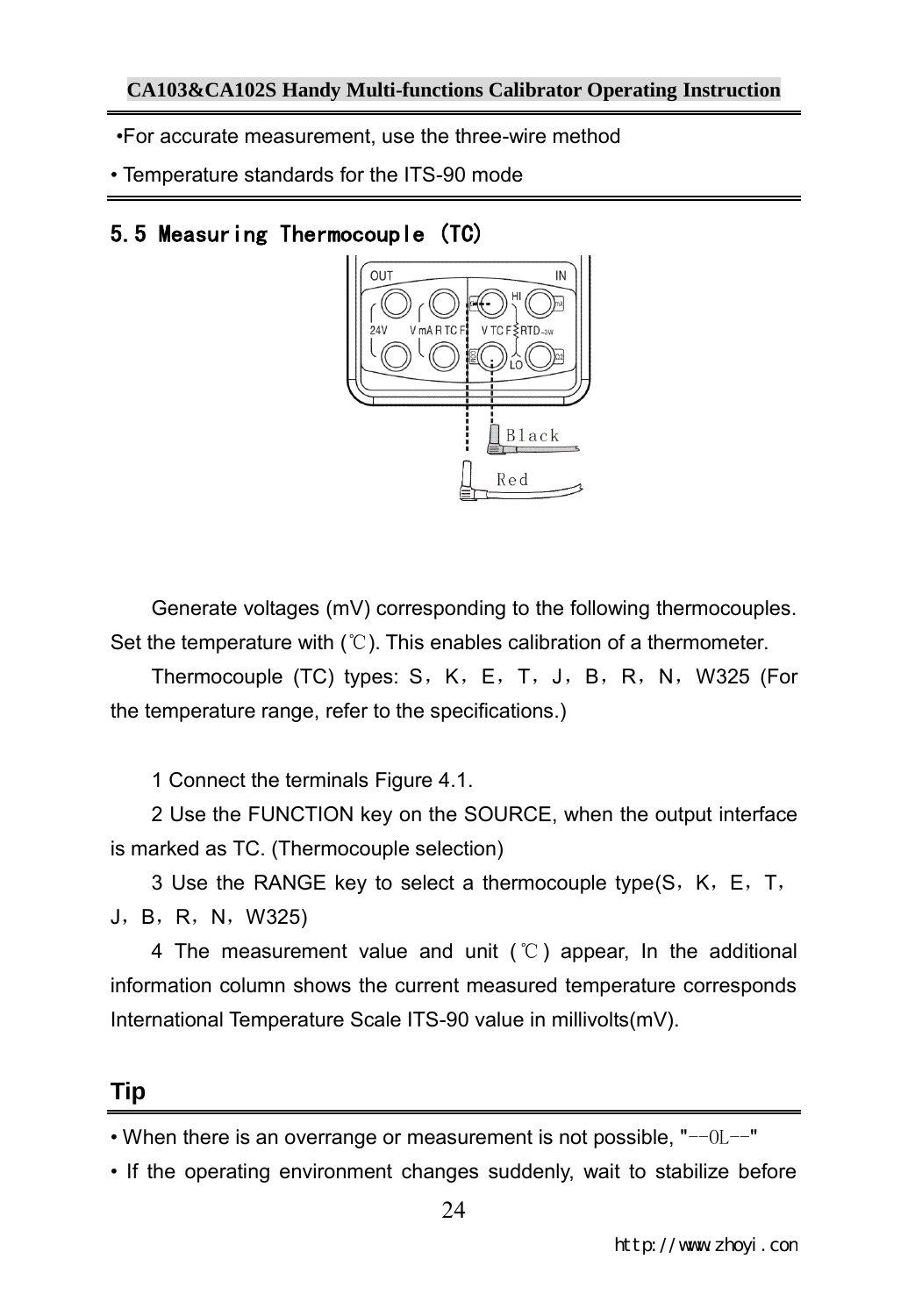beginning measurement.

• It may take a while for the temperature of the terminal parts to stabilize after a terminal adapter is attached or a thermocouple is connected.

• The cold junction compensation temperature settings refer to "6 parameter settings"

### 5.6 Measuring Frequency (FREQ)



1 Connect the terminals as shown in the figure above.

2 Use the Measure key on the Fun, when the output interface is marked as FREQ. FREQ measurement range is displayed (Ran 0-5KHz).

3 The measurement value and unit (Hz) appear.

### **6. Parameters setting**

In operation, some of the parameters can be viewed and modified. For example, the input and output temperature compensation, contrast, screen saver, Auto Power Off and other settings.

1 In the main screen, Press ENT will go into parameter setting, ESC will be back to main screen. The parameters as shown in below:

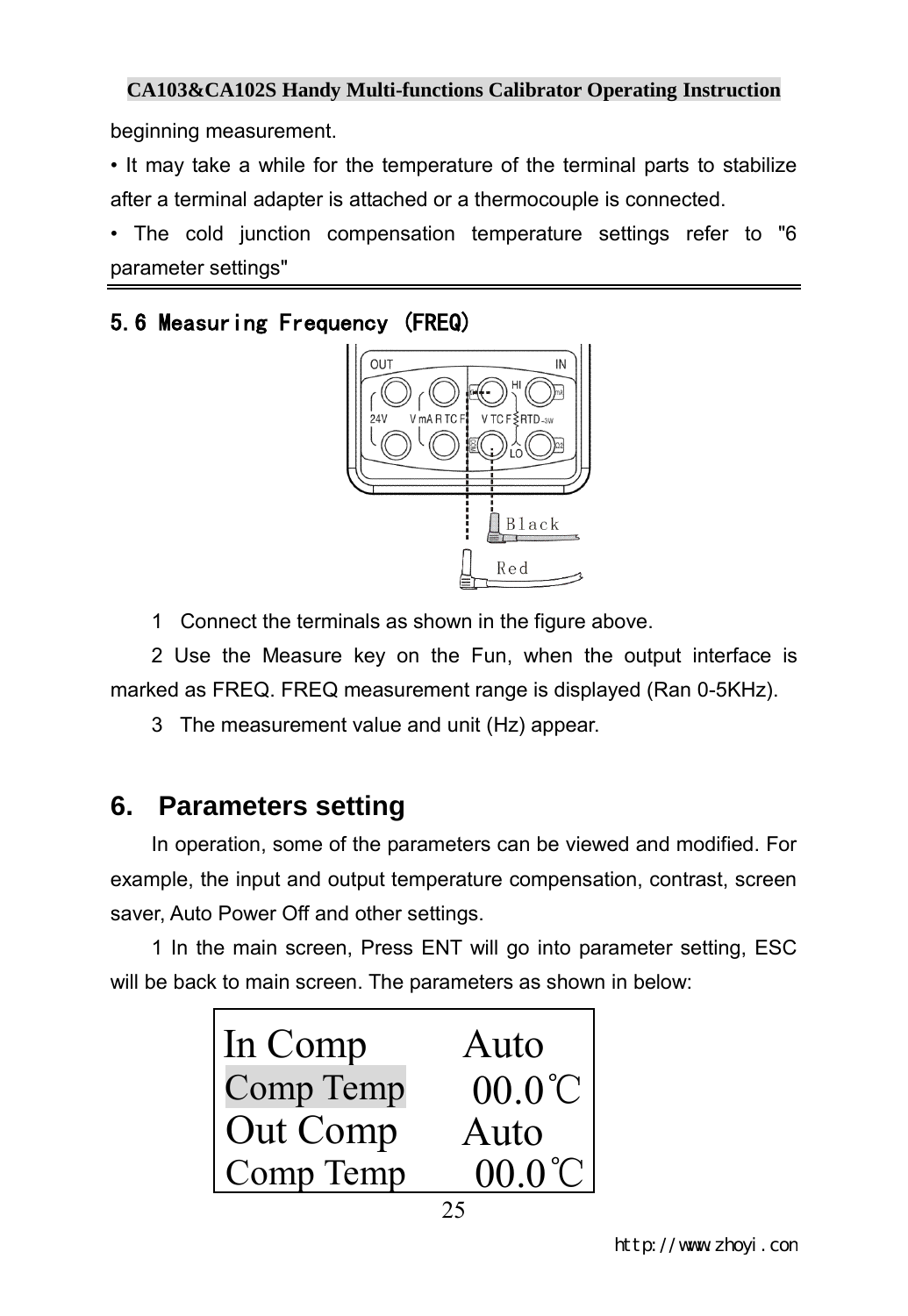2 Use the  $\overbrace{\overline{\phantom{A}}\phantom{A}}^{\phantom{A}}$  to select the item to view parameters, continuous pressing will rapidly move up and down parameter entry.

3 When one is selected to modify the parameters, press the "ENT" key or the right to enter the parameter value changes; then modify numerical parameters, see "4.2 Source button operation", modify the text parameters (such as automatic or manual) only through up and down keys.

Parameter modification screen shown below.



4 Press the value of the "ENT" key to save the input parameters and return items to see the picture, If you press "ESC" key to return without saving.

5 After parameters set up, Press the "ESC" key to return to the main screen.

(The following parameters can take these steps)

### 6.1 General parameters setting

| <b>Parameter</b>      | Range             | <b>Default</b><br><b>Setting</b> | <b>Description</b>                                                                                                                                                                                          |  |
|-----------------------|-------------------|----------------------------------|-------------------------------------------------------------------------------------------------------------------------------------------------------------------------------------------------------------|--|
| Input<br>compensation | Manual or<br>Auto | Manual                           | Cold-junction compensation modes in<br>T.C measuring:<br><b>Manual</b><br>compensation<br>parameter<br>setting;<br>Auto<br>compensation setting which<br>instrument detected by environment<br>temperature. |  |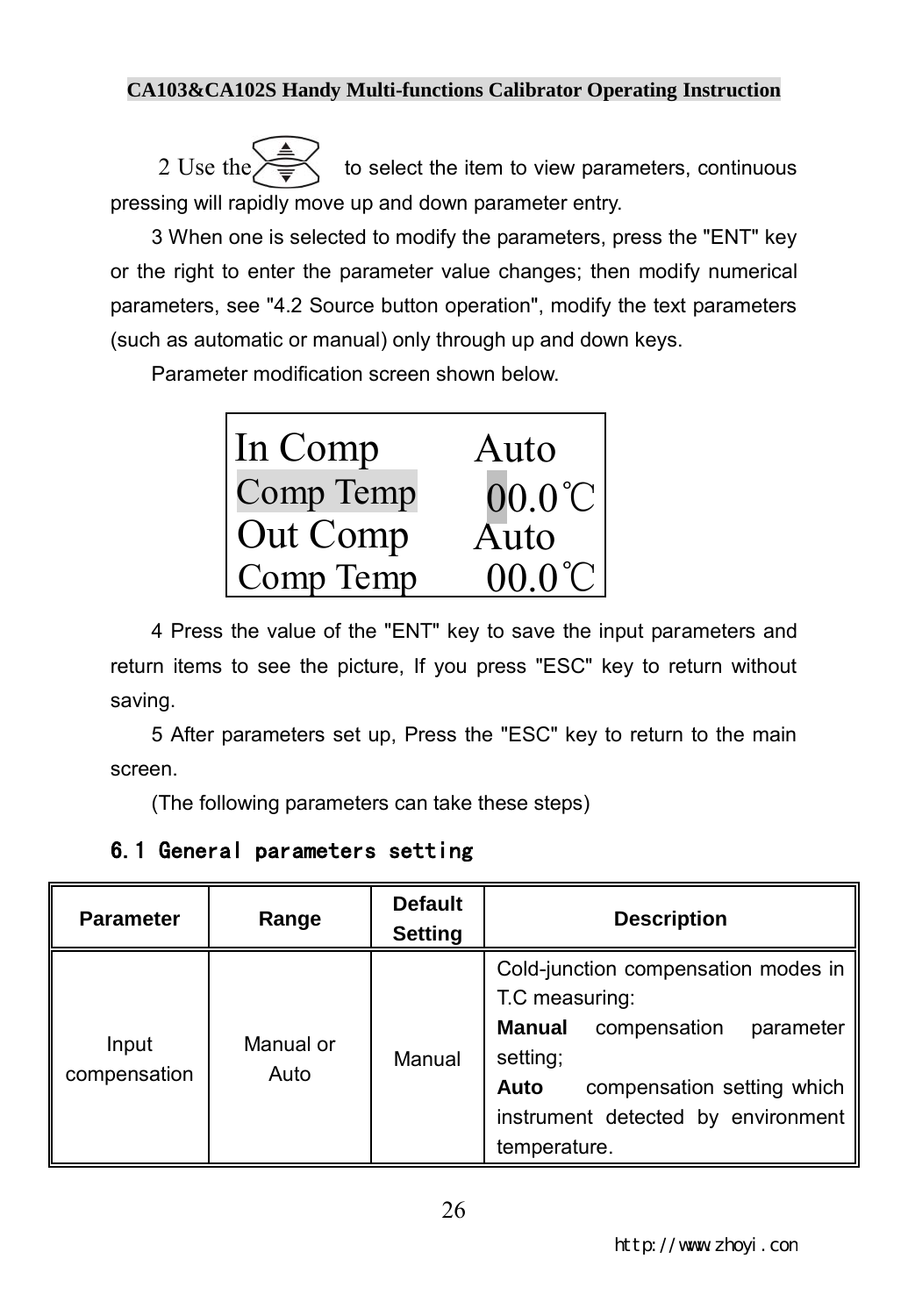| Compensation<br>Temperature | $00.0^{\circ}$ C~99.9 $^{\circ}$ C  | $00.0^\circ C$ | Cold-junctions compensation value of<br>T.C input measuring in manual mode. |  |  |
|-----------------------------|-------------------------------------|----------------|-----------------------------------------------------------------------------|--|--|
|                             |                                     |                |                                                                             |  |  |
| Output                      | Manual or                           | Manual         | Cold-junctions compensation<br>value                                        |  |  |
| Compensation                | Auto                                |                | for T.C output manual setting.                                              |  |  |
| Temperature                 | $00.0^{\circ}$ C ~99.9 $^{\circ}$ C | $00.0^\circ C$ | T.C input measuring cold-junctions                                          |  |  |
| Compensation                |                                     |                | compensation for manual setting.                                            |  |  |
| Contrast                    | $0 - 10$                            | 05             | Screen contract setting                                                     |  |  |
| screen saver                | $0 - 120$                           | 03             | Screen saver timer time<br>(Unit: minutes)                                  |  |  |
| Auto Power                  | $0 - 120$                           | 05             | Auto Power Off timer time                                                   |  |  |
| Off                         |                                     |                | (Unit: minutes)                                                             |  |  |
| Key Sound                   | Turn on or off                      | turn on        | Sound switch button                                                         |  |  |
|                             | Chinese or                          |                |                                                                             |  |  |
| Language                    | Chinese<br>English                  |                | English display settings                                                    |  |  |
|                             | 0000~9999                           | 0000           | For into the second level parameter                                         |  |  |
| password                    |                                     |                | setting page                                                                |  |  |

### 6.2 Second level (Calibration) parameter setting

Enter the correct password in the password entry proofreading generic parameter settings, press ENT,  $\blacktriangledown$  then move to second level parameter setting

#### ☞**Note**

•Non-engineering personnel shall not enter two parameters. Otherwise, it will cause the instrument to measure the error!

| <b>Parameter</b> | Range          | <b>Default</b> | <b>Description</b>        |  |
|------------------|----------------|----------------|---------------------------|--|
|                  |                | setting        |                           |  |
| Password         | $0000 - 9999$  | 0000           | Password change or verify |  |
| DC-VZero         | $-19999+19999$ | 00000          | DC V Offset for cal       |  |
| DC-VProp         | 0.00001.9999   | 1.0000         | DC V proportion for cal   |  |
| <b>DCmAZero</b>  | -19999+19999   | 00000          | DC mA offset for cal      |  |
| <b>DCmA Prop</b> | 0.00001.9999   | 1.0000         | DC mA proportion for cal  |  |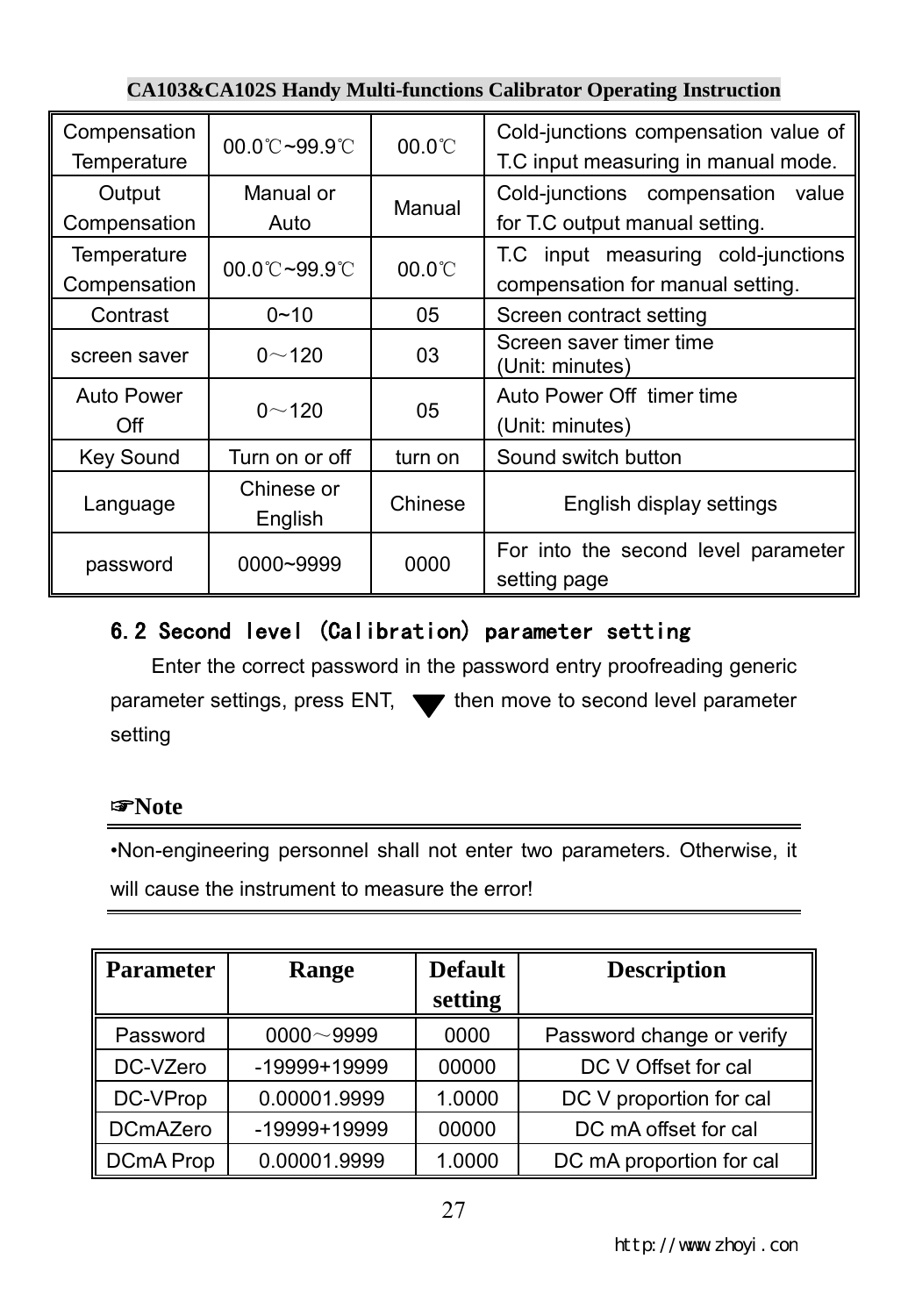| <b>DCmVZero</b> | -19999+19999      | 00000  | DC mV Offset for cal           |  |
|-----------------|-------------------|--------|--------------------------------|--|
| <b>DCmVProp</b> | $0.0000 - 1.9999$ | 1.0000 | DC mV proportion for cal       |  |
| CU50Zero        | $-19999 - +19999$ | 00000  | Cu50 offset for cal            |  |
| CU50Prop        | $0.0000 - 1.9999$ | 1.0000 | Cu50 proportion for cal        |  |
| PT-1Zero        | $-19999 - +19999$ | 00000  | Pt100 offset for cal           |  |
| PT-1Prop        | $0.0000 - 1.9999$ | 1.0000 | Pt100 proportion for cal       |  |
| TC-SZero        | $-19999 - +19999$ | 00000  | (S type TC) offset for cal     |  |
| <b>TC-SProp</b> | $0.0000 - 1.9999$ | 1.0000 | (S type TC) proportion for cal |  |
| TC-KZero        | $-19999 - +19999$ | 00000  | (K type TC) offset for cal     |  |
| <b>TC-KProp</b> | $0.0000 - 1.9999$ | 1.0000 | (K type TC) proportion for cal |  |
| TC-EZero        | $-19999 - 19999$  | 00000  | (E type TC) offset for cal     |  |
| TC-EProp        | $0.0000 - 1.9999$ | 1.0000 | (E type TC) proportion for cal |  |
| TC-TZero        | $-19999 - +19999$ | 00000  | (T type TC) offset for cal     |  |
| TC-TProp        | $0.0000 - 1.9999$ | 1.0000 | (T type TC) proportion for cal |  |
| TC-JZero        | $-19999 - +19999$ | 00000  | (J type TC) offset for cal     |  |
| <b>TC-JProp</b> | $0.0000 - 1.9999$ | 1.0000 | (J type TC) proportion for cal |  |
| TC-BZero        | $-19999 - 19999$  | 00000  | (B type TC) offset for cal     |  |
| TC-BProp        | $0.0000 - 1.9999$ | 1.0000 | (B type TC) proportion for cal |  |
| <b>TC-RZero</b> | $-19999 - +19999$ | 00000  | (R type TC) offset for cal     |  |
| <b>TC-RProp</b> | $0.0000 - 1.9999$ | 1.0000 | (R type TC) proportion for cal |  |
| <b>TC-NZero</b> | $-19999 - +19999$ | 00000  | (N type TC) offset for cal     |  |
| <b>TC-NProp</b> | $0.0000 - 1.9999$ | 1.0000 | (N type TC) proportion for cal |  |
| <b>TC-WZero</b> | $-19999 - 19999$  | 00000  | (W type TC) offset for cal     |  |
| <b>TC-WProp</b> | $0.0000 - 1.9999$ | 1.0000 | (W type TC) proportion for cal |  |
| V-0Zero         | $-19999 - +19999$ | 00000  | DCV output value deviant       |  |
| V-0Prop         | $0.0000 - 1.9999$ | 1.0000 | DCV output value zoom          |  |
| mV-0Zero        | $-19999 - +19999$ | 00000  | DCmV output value deviant      |  |
| mV-0Prop        | $0.0000 - 1.9999$ | 1.0000 | DCmV output value zoom         |  |
| mA-0Zero        | $-19999 - +19999$ | 00000  | DcmA output value deviant      |  |
| mA-0Prop        | $0.0000 - 1.9999$ | 1.0000 | DcmA output value zoom         |  |
| OutError        | $0 - 200$         | 100    | mV fluctucation adjustment     |  |

### ☞ **Note**

1. Calibrator input and output calibration parameters: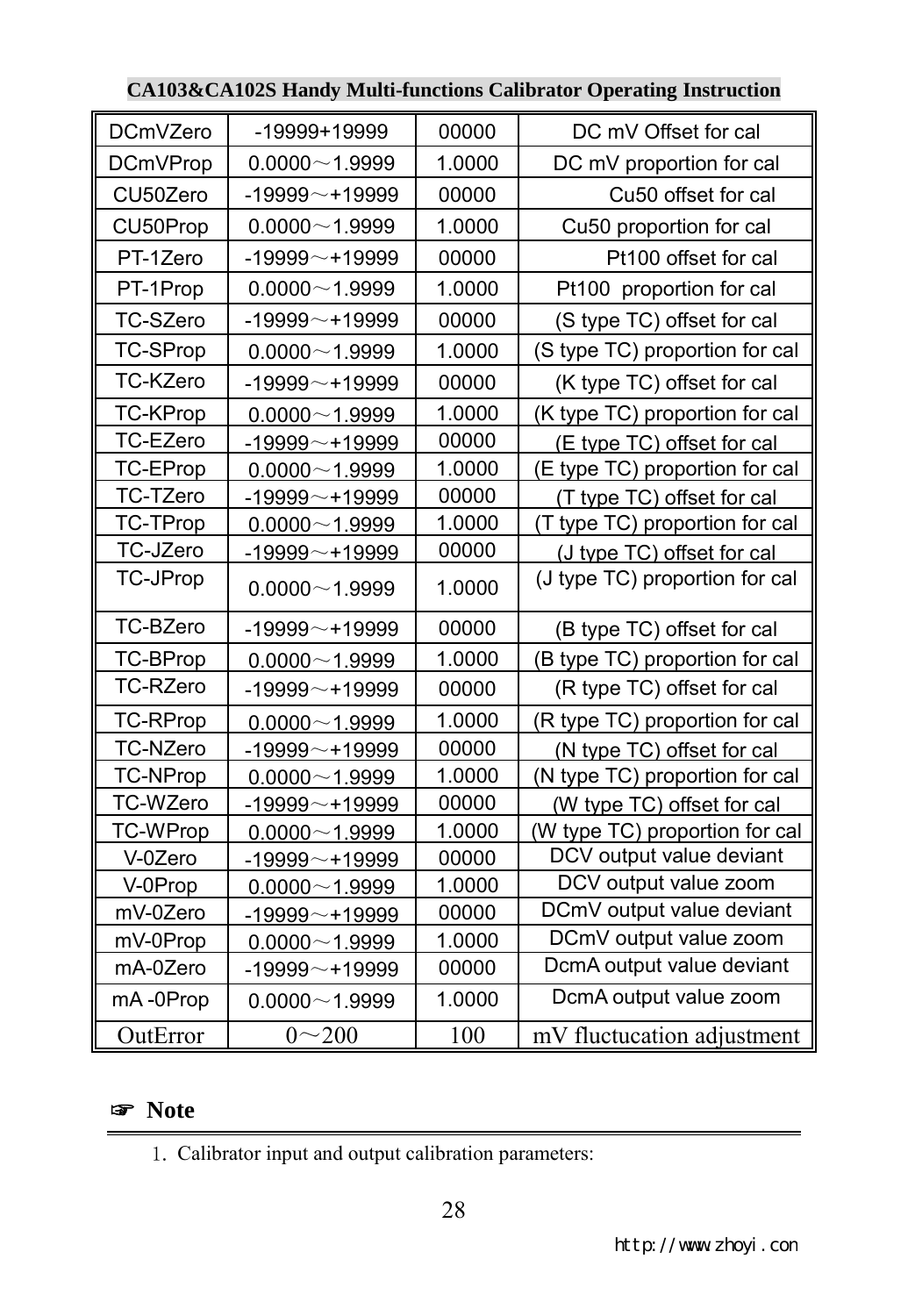1) Select the required calibration signal;

2) Checkpoint 1 (20% range), Checkpoint 2 (80% range);

3) Checkpoint will be recorded into the following formula:

Proportional value = (standard point 2 - Standard Point 1)  $\div$  (Checkpoint

2- Checkpoint 1)

Zero value = standard point 2 - Checkpoint  $2 \times$ Scale value

4) The calculated ratio of the value, the value is set to zero in the corresponding parameters.

2. Output error parameter settings:

0: Disable output error alarm function;

 $1 \sim 200$ : Enable output error alarm function;

When the signal source output error is output parameter value range

×Output error parameter values×10PPM.Additional information is displayed "error".

## **7. International Temperature Scale ITS-90**

Find the relationship of mV of TC output and resistance of RTD Vs temperature.

1 In the main screen. Press ESC go to multi-function calibrator -Query" mode:



2 Select anyone then press ENT:

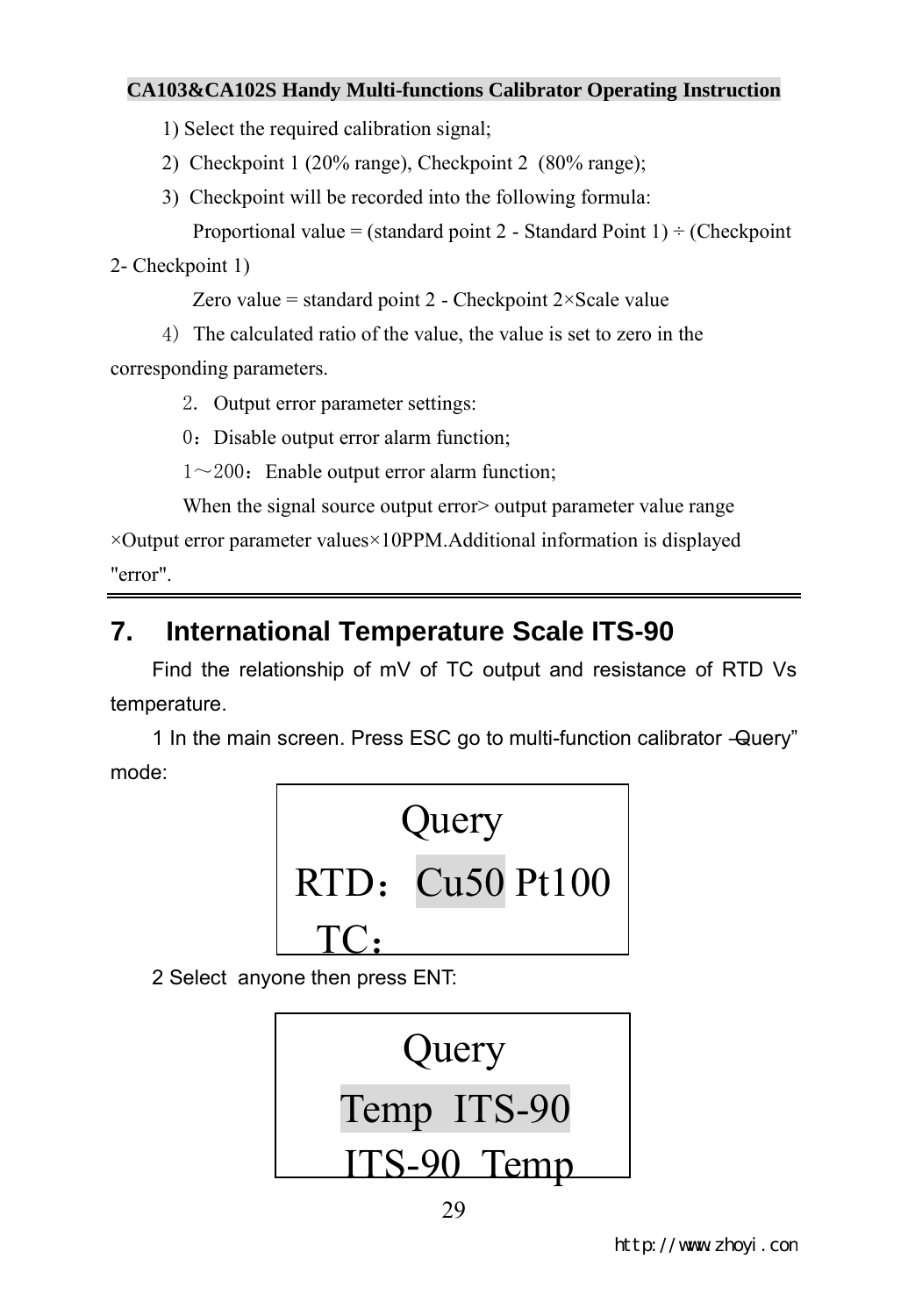3 Key in the temperature reading, the result will be shown as below: Press ESC it will back to main screen.



### **8. Charging**

Normal operation can be measured or output signal calibrator charge. The battery have to be charged when it flat (Calibrator cannot turn on or LCD flicker).

Please do the following:

- 1 Power adapter plugged into an AC outlet.
- 2 Connect the power adapter to the device

Green LED lights up while the Ni-MH battery pack is charged. Red LED lights up while the Ni-MH battery pack is Fast charged.

| indicate         | <b>Red LED</b> | <b>Green LED</b> | Charging<br>time(Minute) |
|------------------|----------------|------------------|--------------------------|
| Charging         | Light on       | Flicker          | $0 - 5$                  |
| Fast charging    | Light on       | Light on         | About 360                |
| trickle charging | Light on       | Light off        | About 360                |

3 When fast charging is completed (rapid charging indicator light goes out) after then please keep the trickle charge 6 hours, to ensure that the battery is fully charged.

 4 When the device is fully charged, disconnect the power adapter and the device, and then unplug the power adapter from the wall outlet.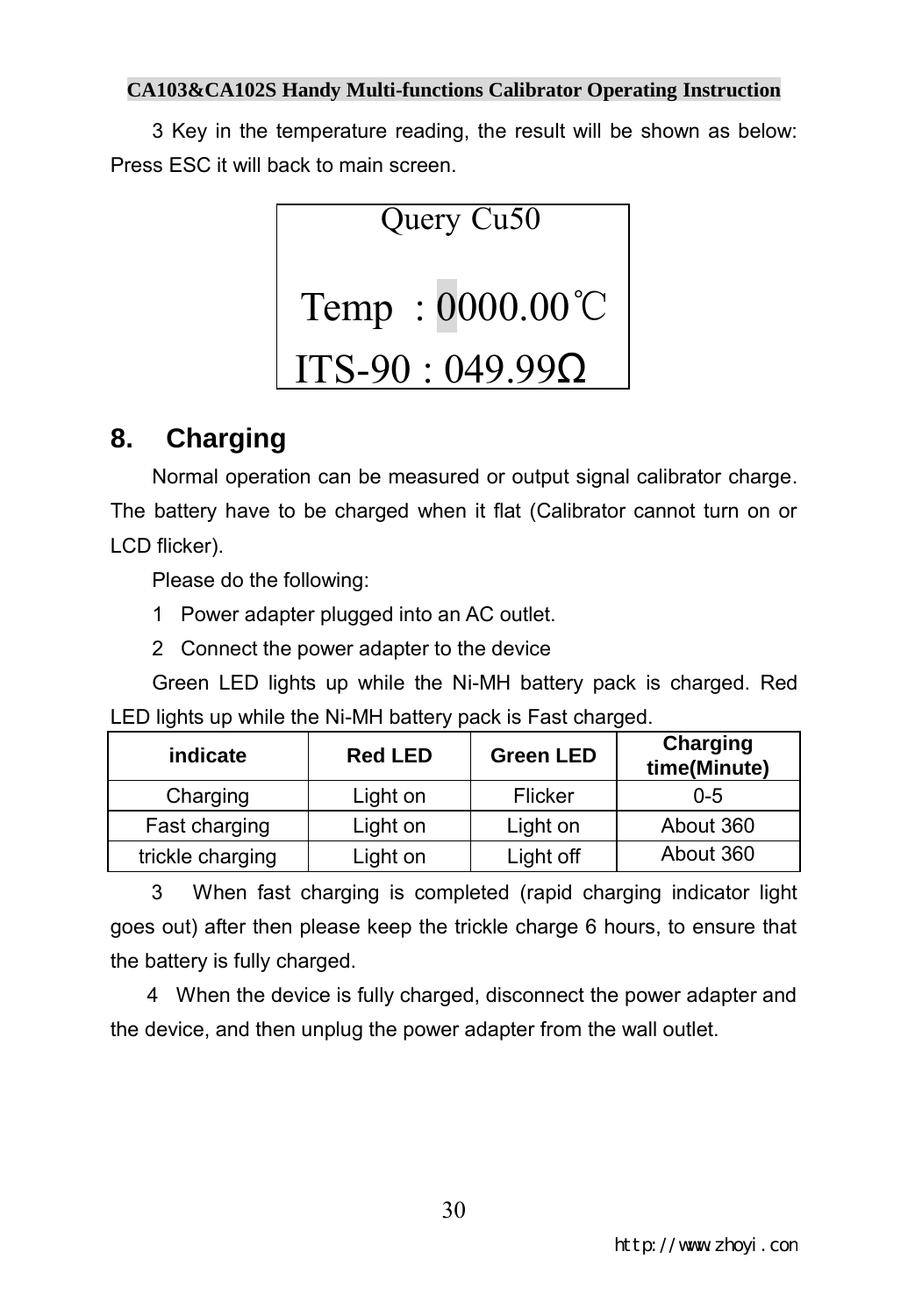# **9. Specifications**

### 9.1 CA103 source unit range and accuracy

| parameter            | Range        | Source Range             | Accuracy                            | Setting<br>Resolution | Remarks                                                                                                                                                                         |  |
|----------------------|--------------|--------------------------|-------------------------------------|-----------------------|---------------------------------------------------------------------------------------------------------------------------------------------------------------------------------|--|
| <b>DCV</b><br>source | 100mV        | $0\sim$ 99.999mV         | $\pm (0.03\% + 10\mu V)$            | $1 \mu V$             | Output resistance:<br>Approx.5 $\Omega$                                                                                                                                         |  |
|                      | 6V           | $0 - 6.0000V$            | $\pm (0.03\% + 0.5 \text{mV})$      | 0.1 <sub>m</sub> V    | Output resistance:<br>Approx. $100\Omega$                                                                                                                                       |  |
| DCmA<br>source       | 20mA         | $0 - 24.000 \text{mA}$   | $\pm (0.03\% + 3\mu A)$             | $1\mu A$              | Maximum load:<br>$500\Omega$                                                                                                                                                    |  |
|                      | 20mA<br>Sink | $1 - 24.000 \text{mA}$   | $\pm (0.05\% + 3\mu A)$             | $1\mu A$              | Maximum load:<br>24V                                                                                                                                                            |  |
| Resistance<br>Source | $500\Omega$  | $10.0 \sim 510.0 \Omega$ | $\pm (0.1\% + 0.1\Omega)$           | $0.1\Omega$           | Excitation<br>current: $1 \sim 5$ mA                                                                                                                                            |  |
|                      | K            | $0.0 \sim 1372.0$ °C     | $\pm (0.03\% + 0.5\degree\text{C})$ |                       | TC source accuracy<br>does not include RJ<br>sensor accuracy<br>RJ Sensor<br>Specification<br>Measurement<br>range:- $10 \sim 50$ °C                                            |  |
|                      | E            | $0.0 \sim 1000.0$ °C     | $\pm (0.03\% + 0.4\degree C)$       |                       |                                                                                                                                                                                 |  |
|                      | J            | $0.0 \sim 1200.0$ °C     | $\pm (0.03\% + 0.4\degree C)$       |                       |                                                                                                                                                                                 |  |
|                      | T            | $0.0 \sim 400.0$ °C      | $\pm (0.03\% + 0.5\degree\text{C})$ |                       |                                                                                                                                                                                 |  |
|                      | N            | $0.0 \sim 1300.0$ °C     | $\pm (0.03\% + 0.5\degree\text{C})$ |                       |                                                                                                                                                                                 |  |
|                      | We3-25       | $0.0 - 2300.0$ °C        | $\pm (0.03\% + 1.2\degree\text{C})$ |                       |                                                                                                                                                                                 |  |
| <b>TC</b><br>output  | $\mathsf{R}$ | $0.0 \sim 1768.0$ °C     | $\pm (0.03\% + 2\degree\text{C})$   | $0.1^{\circ}$ C       |                                                                                                                                                                                 |  |
|                      | S            | $0.0 \sim 1768.0$ °C     | $\pm (0.03\% + 2\degree\text{C})$   |                       | Accuracy<br>(when combined<br>with main unit)18 $\sim$<br>$28^{\circ}\text{C}:\pm 0.5^{\circ}\text{C}$<br>Other than $18\sim$<br>$28^{\circ}\text{C}$ : $\pm 1^{\circ}\text{C}$ |  |
|                      | B            | $0.0 \sim 1820.0$ °C     | $\pm (0.03\% + 1.5\degree\text{C})$ |                       |                                                                                                                                                                                 |  |
| Pulse                | 1000Hz       | $0 - 1000$ Hz            | ±1Hz                                | 1Hz                   | Output voltage:                                                                                                                                                                 |  |
| output               | 5KHz         | $0.00 - 5.0$ kKHz        | $\pm 0.01$ kHz                      | 0.01kHz               | $+5V \pm 10\%$                                                                                                                                                                  |  |
| <b>DCV</b><br>output |              |                          | $24V \pm 2V$                        |                       | Maximum load<br>current:22mA                                                                                                                                                    |  |

Accuracy = $\pm$  (% of setting + uV, mV, uA,  $\Omega$ , °C, Hz) at 23 $\pm$ 5°C

1) Temperature coefficient: When in the ranges of 0≤T≤18℃ and 28<T≤40℃,add the accuracy shown above **×**(1/10)/ ℃.

2) The above accuracy ranges are for values obtained when the instrument has been left for two hours after charging ends (or is stopped).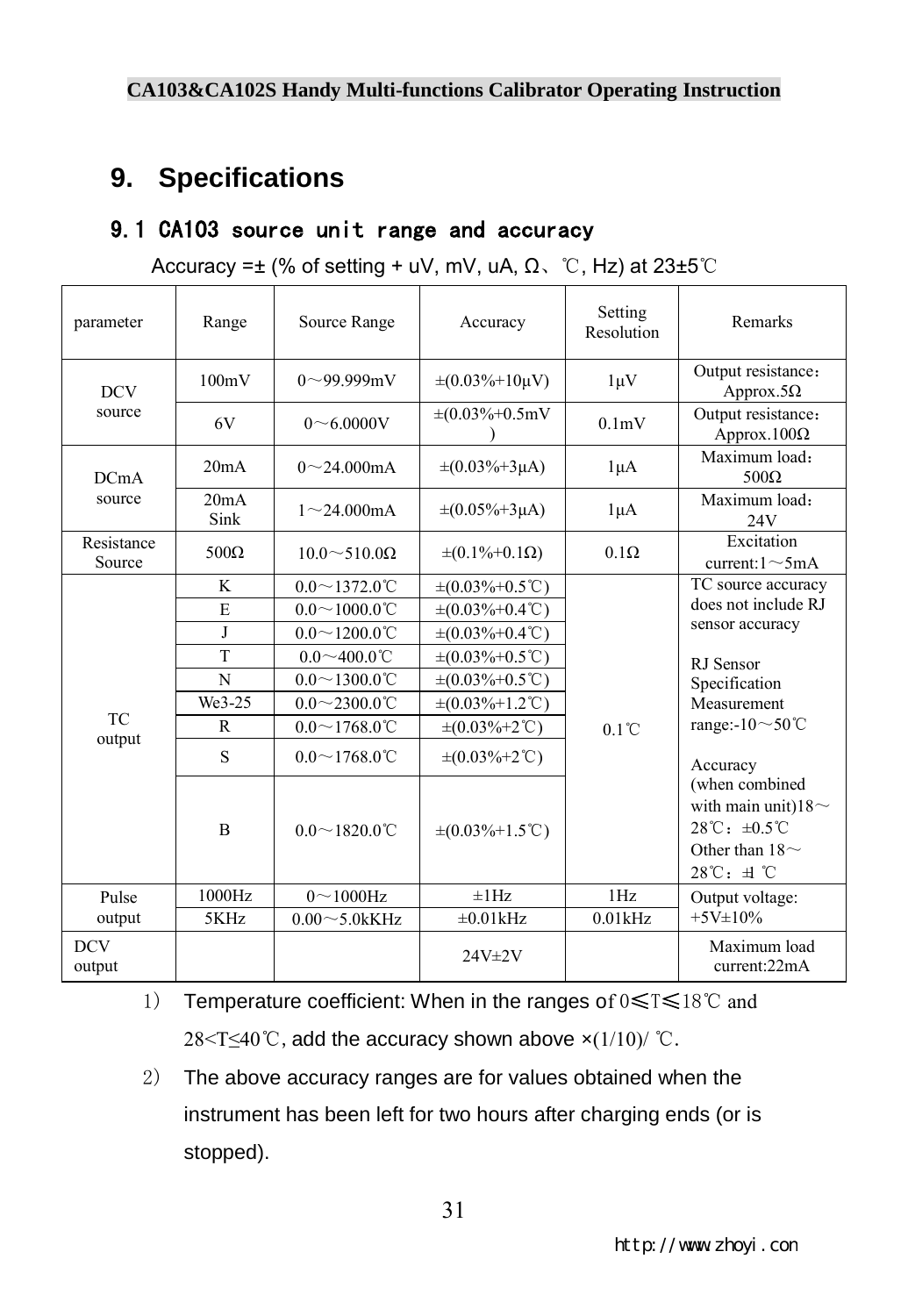| parameter                  | Range                               | Source Range                                                                                                                                                          | Accuracy                                                                                                                   | Setting<br>Resolution | Remarks                                               |
|----------------------------|-------------------------------------|-----------------------------------------------------------------------------------------------------------------------------------------------------------------------|----------------------------------------------------------------------------------------------------------------------------|-----------------------|-------------------------------------------------------|
| <b>DCV</b><br>measurement  | 100mV                               | $-99.999 -$<br>$+99.999mV$                                                                                                                                            | $\pm (0.03\% + 50\,\mu\text{V})$                                                                                           | $10\mu$ V             | Input resistance:<br>$1000k\Omega$ or                 |
|                            | 30V                                 | $-30.000 \sim$<br>$+30.000V$                                                                                                                                          | $\pm (0.03\% + 5mV)$                                                                                                       | 1mV                   | greater                                               |
| <b>DCmA</b><br>measurement | 30mA                                | $-30.000 \sim$<br>$+30.000mA$                                                                                                                                         | $\pm (0.03\% + 4\mu A)$                                                                                                    | $1 \mu A$             | Input resistance:<br>Approx.25 $\Omega$               |
| Pulse<br>measurement       | 5kHz                                | $0.0\sim$<br>5000.0Hz                                                                                                                                                 | $\pm (0.1\% + 2\text{dgt})$                                                                                                | $0.1$ Hz              | Maximum<br>input:30V<br>Sensitivity:<br>Approx.0.5Vpp |
| <b>TC</b><br>input         | K<br>E<br>J<br>T<br>N<br>We3-<br>25 | $-50.0$ ~<br>1372.0°C<br>$-50.0$ ~<br>$1000.0^{\circ}$ C<br>$-50.0$ ~<br>$1200.0^{\circ}$ C<br>$-50.0$ ~<br>400.0°C<br>$-50.0$ ~<br>1300.0°C<br>$-50.0$ ~<br>2300.0°C | $\pm (0.03\% + 1.5\degree\text{C}) \ge 100.0\degree\text{C}$<br>$\pm (0.03\% + 2\degree\text{C}) \le 100.0\degree\text{C}$ | $0.1^{\circ}$ C       |                                                       |
|                            | R<br>S<br>$\overline{B}$            | $-50.0 \sim$<br>1768.0°C<br>$-50.0\sim$<br>1768.0°C<br>$-50.0$ ~<br>1820.0°C                                                                                          | $\pm (0.05\% + 2\degree\text{C}) \geq 600.0\degree\text{C}$<br>$\pm (0.05\% + 3\degree\text{C}) \leq 600.0\degree\text{C}$ |                       |                                                       |
| RTD input                  | Cu50<br>PT100                       | $-50.0 \sim 150.0$<br>$-200.0$ ~<br>850.0°C                                                                                                                           | $\pm (0.03\% + 0.3\degree\text{C})$                                                                                        | $0.1^{\circ}$ C       | Supports two or<br>three-wire RTD<br>measurement      |

### 9.2 CA103 measurement unit range and accuracy

Accuracy = $\pm$  (% of setting + uV, mV, uA,  $\Omega$ , °C, dgt) at 23 $\pm$ 5°C

1) Temperature coefficient: When in the ranges of 0≤T≤18℃ and 28<T≤40℃,add the accuracy shown above **×**(1/10)/ ℃.

2) The above accuracy ranges are for values obtained when the instrument has been left for two hours after charging ends (or is stopped).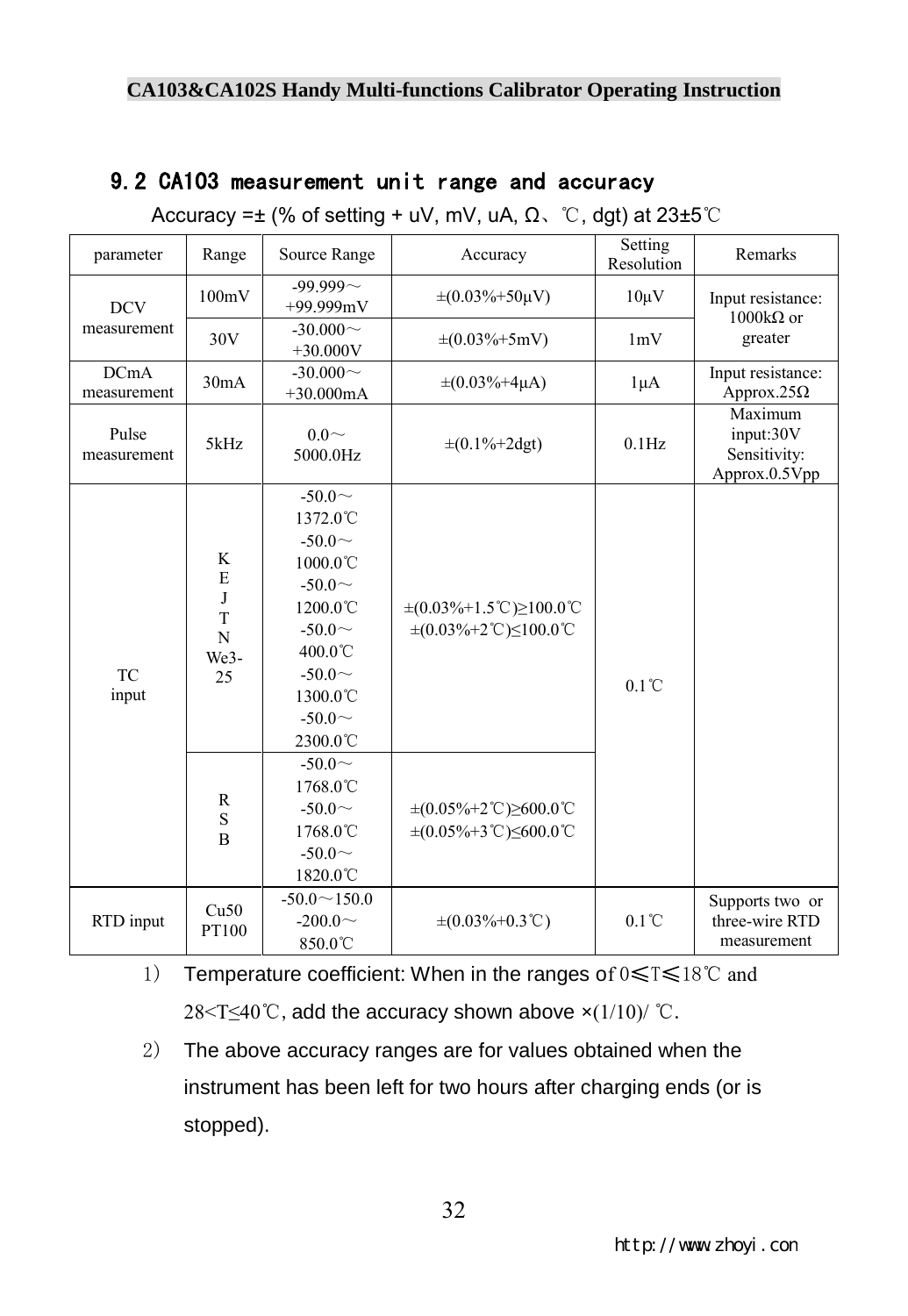#### 9.3 CA102S source unit range and accuracy

Accuracy = $\pm$  (% of setting + uV, mV, uA,  $\Omega$ , °C, Hz) at 23 $\pm$ 5°C

| parameter                | Range                   | Source Range              | Accuracy                            | Setting<br>Resolution | Remarks                                                                                                                                                                                                                                                                               |  |
|--------------------------|-------------------------|---------------------------|-------------------------------------|-----------------------|---------------------------------------------------------------------------------------------------------------------------------------------------------------------------------------------------------------------------------------------------------------------------------------|--|
| <b>DCV</b><br>source     | 100 <sub>m</sub><br>V   | $0 - 99.999$ mV           | $\pm (0.05\% + 10\mu V)$            | $1 \mu V$             | Output resistance:<br>Approx.5 $\Omega$                                                                                                                                                                                                                                               |  |
|                          | 6V                      | $0 \sim 6.0000$ V         | $\pm (0.05\% + 0.5 \text{mV})$      | 0.1 <sub>m</sub> V    | Output resistance:<br>Approx.100 $\Omega$                                                                                                                                                                                                                                             |  |
| DCmA<br>source           | 20mA                    | $0 \sim 24.000 \text{mA}$ | $\pm (0.05\% + 3\mu A)$             | $1\mu A$              | Maximum load: $500\Omega$                                                                                                                                                                                                                                                             |  |
|                          | 20mA<br>Sink            | $1 - 24.000 \text{mA}$    |                                     | $1\mu A$              | Maximum load: 24V                                                                                                                                                                                                                                                                     |  |
| Resistanc<br>e<br>Source | $500\Omega$             | $10.0 \sim 510.0 \Omega$  | $\pm (0.1\% + 0.1\Omega)$           | $0.1\Omega$           | Excitation current: $1 \sim$<br>5mA                                                                                                                                                                                                                                                   |  |
|                          | K                       | $0.0 \sim 1372.0$ °C      | $\pm (0.05\% + 0.5\degree\text{C})$ |                       | TC source accuracy<br>does not include RJ<br>sensor accuracy<br>RJ Sensor Specification<br>Measurement range:-<br>$10\sim 50^{\circ}$ C<br>Accuracy<br>(when combined with<br>main unit) $18 \sim 28$ °C:<br>$\pm 0.5^{\circ}$ C<br>Other than $18 \sim 28^{\circ}$ C:<br><b>±l</b> ℃ |  |
|                          | E                       | $0.0 \sim 1000.0$ °C      | $\pm (0.05\% + 0.4\degree C)$       |                       |                                                                                                                                                                                                                                                                                       |  |
|                          | J                       | $0.0 \sim 1200.0$ °C      | $\pm (0.05\% + 0.4\degree C)$       |                       |                                                                                                                                                                                                                                                                                       |  |
|                          | T                       | $0.0 \sim 400.0$ °C       | $\pm (0.05\% + 0.5\degree\text{C})$ |                       |                                                                                                                                                                                                                                                                                       |  |
|                          | N                       | $0.0 \sim 1300.0$ °C      | $\pm (0.05\% + 0.5\degree\text{C})$ |                       |                                                                                                                                                                                                                                                                                       |  |
| <b>TC</b>                | We <sub>3</sub> -<br>25 | $0.0 \sim 2300.0$ °C      | $\pm (0.05\% + 1.2\degree C)$       | $0.1^{\circ}$ C       |                                                                                                                                                                                                                                                                                       |  |
| output                   | $\mathsf{R}$            | $0.0 \sim 1768.0$ °C      | $\pm (0.05\% + 2\degree\text{C})$   |                       |                                                                                                                                                                                                                                                                                       |  |
|                          | S                       | $0.0 \sim 1768.0$ °C      | $\pm (0.05\% + 2\degree\text{C})$   |                       |                                                                                                                                                                                                                                                                                       |  |
|                          | B                       | $0.0 \sim 1820.0$ °C      | $\pm (0.05\% + 1.5\degree\text{C})$ |                       |                                                                                                                                                                                                                                                                                       |  |
| Pulse<br>output          | 1000H<br>Z.             | $0 \sim 1000$ Hz          | ±1Hz                                | 1Hz                   | Output voltage:<br>$+5V\pm10%$                                                                                                                                                                                                                                                        |  |
|                          | 5KHz                    | $0.00 - 5.0$ kKHz         | $\pm 0.01$ kHz                      | $0.01$ <sub>kHz</sub> |                                                                                                                                                                                                                                                                                       |  |
| <b>DCV</b><br>output     |                         |                           | $24V \pm 2V$                        | $24V \pm 2V$          | Maximum load<br>current:22mA                                                                                                                                                                                                                                                          |  |

1) Temperature coefficient: When in the ranges of 0≤T≤18℃ and 28<T≤40℃,add the accuracy shown above **×**(1/10)/ ℃.

2) The above accuracy ranges are for values obtained when the instrument has been left for two hours after charging ends (or is stopped).